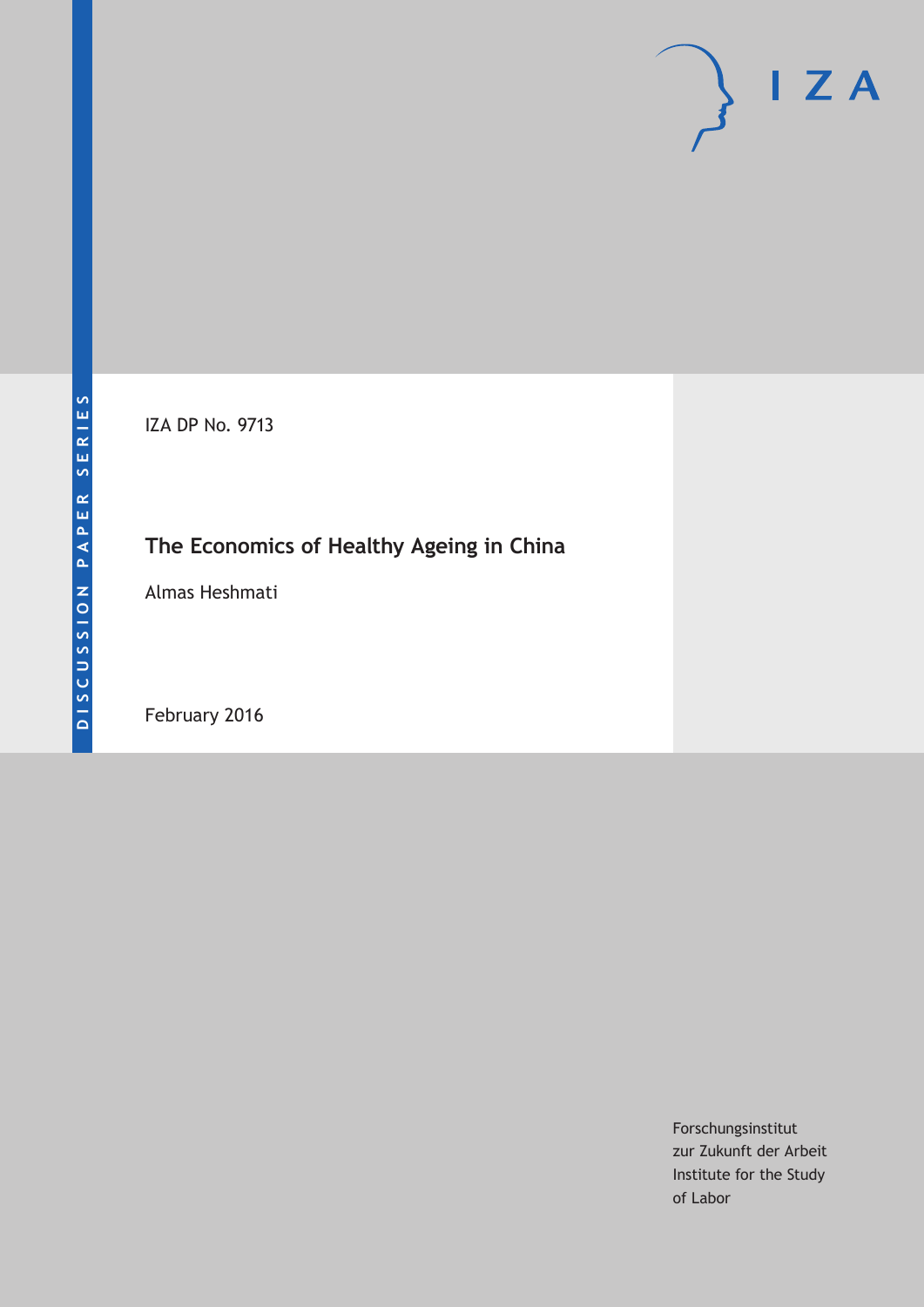# **The Economics of Healthy Ageing in China**

**Almas Heshmati** 

*Sogang University and IZA* 

Discussion Paper No. 9713 February 2016

IZA

P.O. Box 7240 53072 Bonn Germany

Phone: +49-228-3894-0 Fax: +49-228-3894-180 E-mail: iza@iza.org

Any opinions expressed here are those of the author(s) and not those of IZA. Research published in this series may include views on policy, but the institute itself takes no institutional policy positions. The IZA research network is committed to the IZA Guiding Principles of Research Integrity.

The Institute for the Study of Labor (IZA) in Bonn is a local and virtual international research center and a place of communication between science, politics and business. IZA is an independent nonprofit organization supported by Deutsche Post Foundation. The center is associated with the University of Bonn and offers a stimulating research environment through its international network, workshops and conferences, data service, project support, research visits and doctoral program. IZA engages in (i) original and internationally competitive research in all fields of labor economics, (ii) development of policy concepts, and (iii) dissemination of research results and concepts to the interested public.

IZA Discussion Papers often represent preliminary work and are circulated to encourage discussion. Citation of such a paper should account for its provisional character. A revised version may be available directly from the author.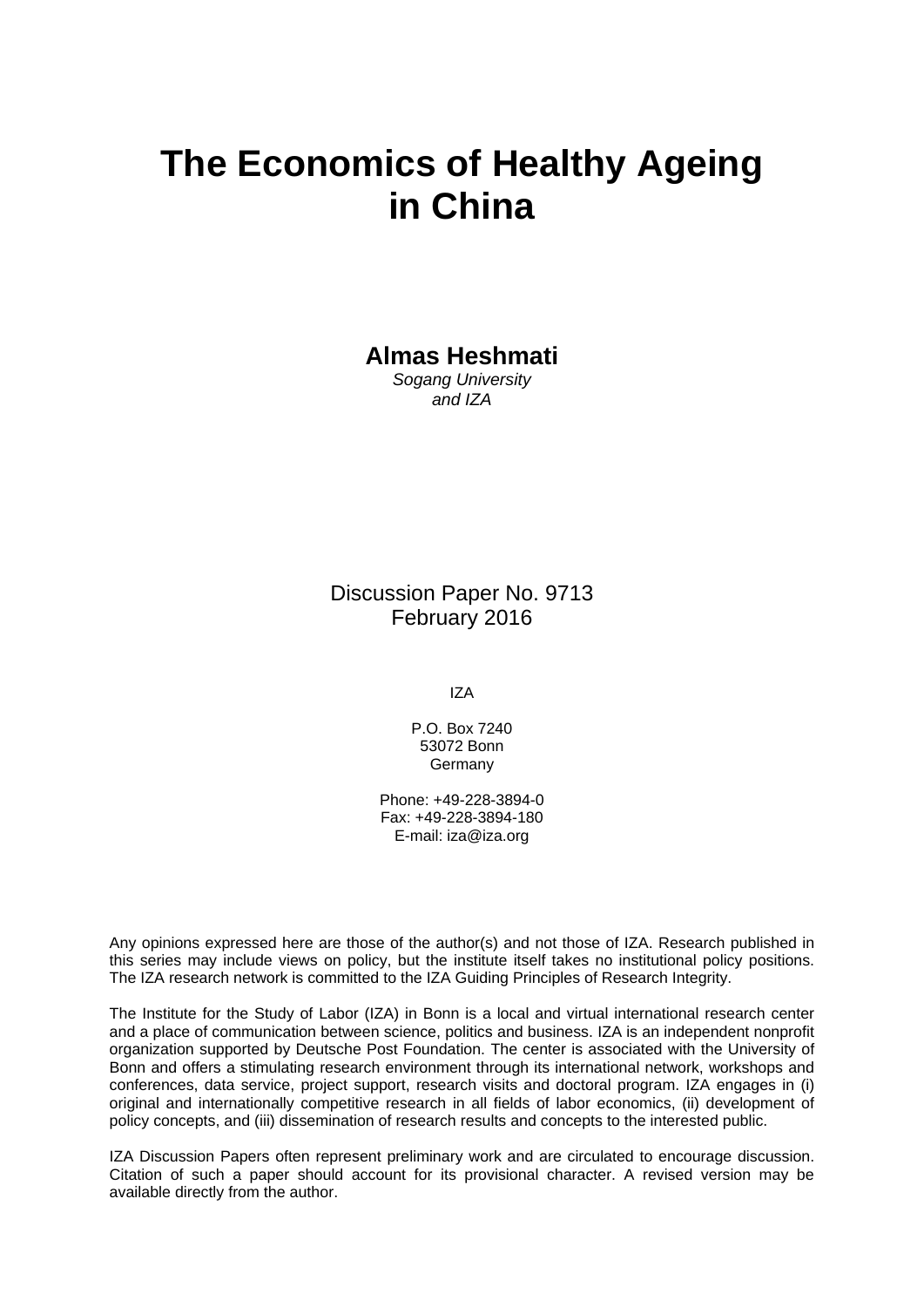IZA Discussion Paper No. 9713 February 2016

# **ABSTRACT**

# **The Economics of Healthy Ageing in China**

Healthy ageing is a challenge for many countries with significant shares of elderly people. Literature refers to China's ageing population as a ticking time bomb which paradoxically is both a challenge and an opportunity for the country. Health is considered an important determinant of economic growth and competitiveness. The health of the elderly population determines its need for resources and care. Thus, investing in healthy ageing contributes to economic and social well-being. This study is a review of literature on the social and economic aspects of healthy ageing. It summarizes alternative approaches presented in literature to ease pressures of a rapidly growing ageing population. The main focus is on strategies for healthy ageing, policy practices and measures, organization, finances and manpower resources to promote healthy ageing in China. Up-to-date theories and methods applied to household surveys and population statistics are used to quantify the problem, resource requirements and estimating the social and economic benefits of having policies and measures for healthy ageing. Conclusions are drawn with respect to conditions of healthy ageing in China and about the state policy in this regard.

JEL Classification: H75, I15, I18, I38, P36

Keywords: healthy ageing, ageing in China, active ageing, challenges and opportunities, economics of healthy ageing

Corresponding author:

Almas Heshmati Department of Economics Sogang University Baekbeom-ro (Sinsu-dong #1), Mapo-gu Seoul 121-742 Republic of Korea E-mail: heshmati@sogang.ac.kr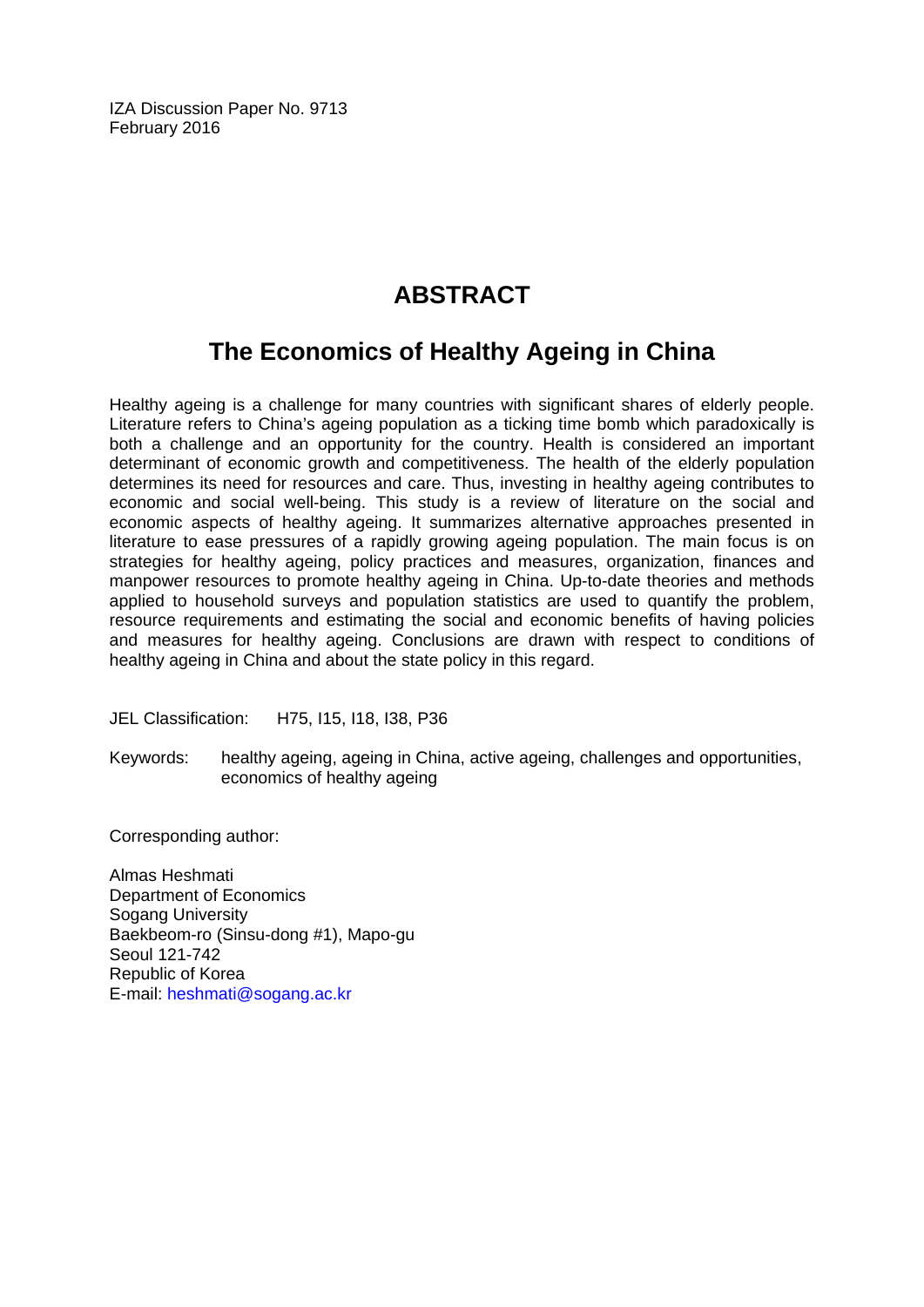#### **1. Introduction**

The need for healthy ageing is a challenge for all nations, and in particular for large countries like China and India with more elderly people than any other country in the world. According to the World Health Organization (WHO), health refers to physical, mental and social wellbeing. Healthy ageing is defined as developing and maintaining optimal health and functions in older adults in a society. This is most likely to be achieved when communities are safe, there is active promotion of health and well-being, the elderly use health services and there are various community programs to prevent or minimize the prevalence of various diseases. A policy for active ageing is a public policy that aims to extend healthy life expectancies and quality of life for all people as they age.

Ageing will have an enormous impact on Indian and Chinese societies. Literature refers to China's ageing population as a ticking time bomb. Some look at growing ageing in China both as a challenge and also as an opportunity to influence the trend of ageing in the desired direction. Health is also considered an important determinant of economic growth, social well-being and competitiveness of nations. The health of the elderly population determines its need for resources and care. This is particularly the case in societies with inclusive welfare service provisions. Thus, investing in healthy ageing contributes positively to labor supply and decreasing the likelihood of costly early retirement. It is crucial for governments, in particular the Chinese government, to plan their ageing related policies and allocating health and welfare resources adequately for the future.

In addition to positive health, labor supply and reduced retirement and sick-leave costs there are some forces which impact healthy ageing in China both positively and negatively. The positive forces include growth in the economy, higher educational advancements, technological development, increasing detection and treatment of diseases and the availability of health insurance and health services. Furthermore, the age gap or inequality in longevity has been reduced in society. The negative forces center on disturbing trends in personal health behaviors such as growing rates of smoking, obesity and pollution. Other changes are related to an increase in fertility rates and rural-to-urban labor migration separating elderly parents from their children who are traditionally expected to take care of the old.

This study is a review of literature on the social and economic aspects of healthy ageing. It summarizes identified alternative approaches presented in literature to ease the pressures from a rapidly growing ageing population. The main focus is on strategies for healthy ageing, policy practices and measures, organization and finances and manpower resources employed to promote healthy ageing. Up-to-date theories and methods applied to household surveys and population statistics are used to quantify the problem, resource requirements and for estimating social and economic benefits of healthy ageing policies and measures. Conclusions are drawn with respect to policy and the conditions of healthy ageing in China.

The rest of the study is divided as follows: Section 2 presents a review of literature with specific focus on the determinants and evolution of healthy ageing, health inequalities in a 'fair society' and measurements of healthy ageing. Section 3 gives the state of ageing conditions in Europe, USA, China, India and other countries. The next section discusses the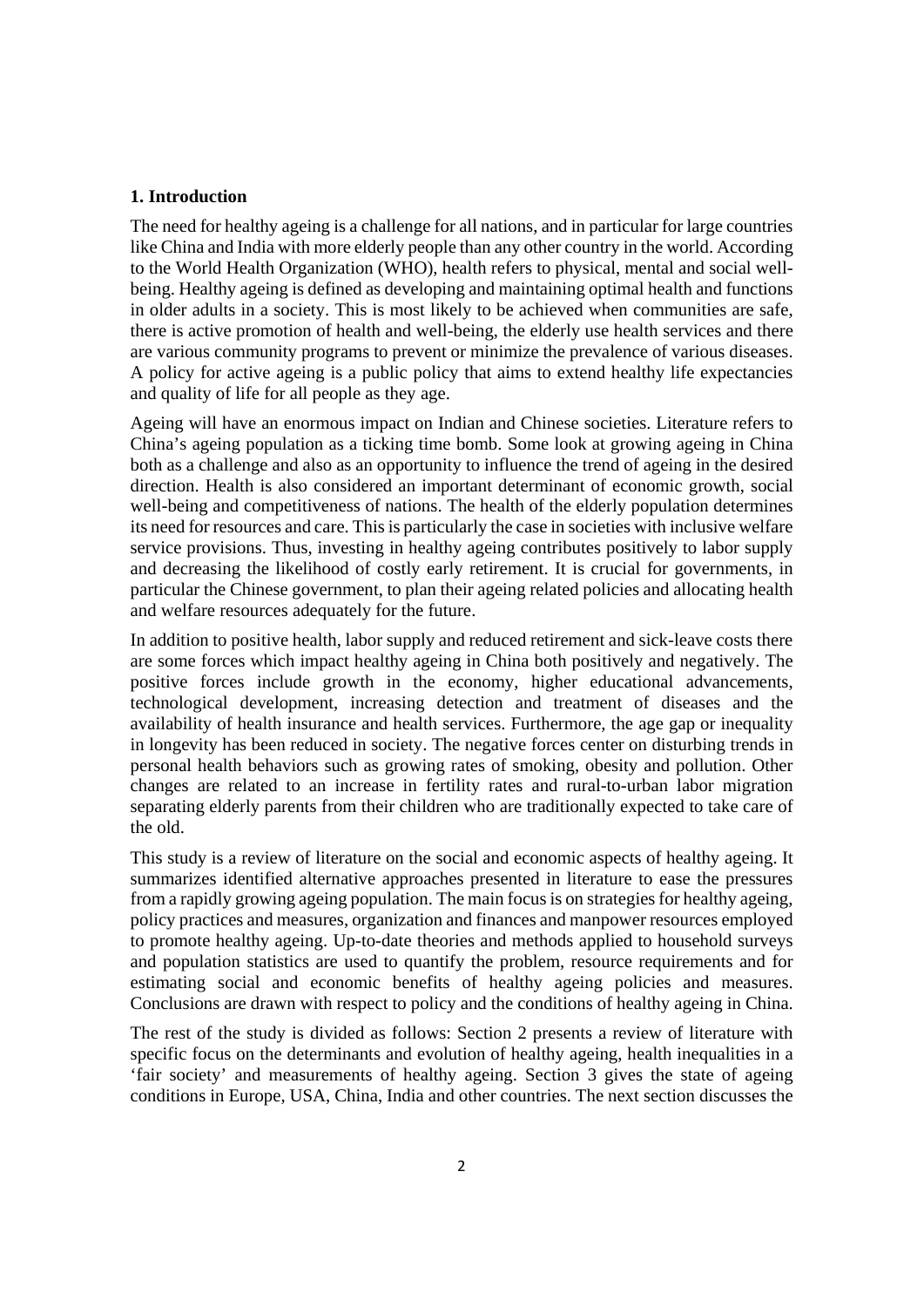economics and policies of healthy ageing with emphasis on urban conditions. Various public investment programs in building infrastructure as well as measures such as diet and other preventive factors supporting healthy ageing are discussed in Section 5. The next section discusses gained experience in the form of optimal healthy ageing for China and accompanied policy recommendations. The final section summarizes the important findings and provides conclusions.

# **2. Literature on Healthy Ageing**

This section provides a review of literature on healthy ageing. Among other things, it discusses the evolution of healthy ageing and research on ageing and ageing-related topics, a strategic review of health inequalities, fair society and the measurement of healthy ageing.

# **2.1 The evolution of healthy ageing**

As a result of developments in technology and education, average life expectancy is increasing. Radical changes in this regard are illustrated by Rasmussen et al. (2011) in the form of male-female population age demographics in rural-urban populations in 1975 and 2005 for less and more developed nations. They see the general increase in mean age of the population regardless of location and level of human development as a phenomenon that will bring social, political, economic and biomedical challenges for current and future generations worldwide. A series of International Alliance of Research Universities (IARU)<sup>1</sup> congresses on 'Ageing, Longevity and Health' is held in Copenhagen to attract researchers with interest in ageing and age-related topics. Major shifts have been observed in demographics of urban populations in more developed nations in 2005 as compared to 1975.

Rasmussen et al. (2011) highlight the outcomes of recent research on ageing-related topics presented at the congress. The report on the meeting illustrates the situation on the evolution of population age structures in urban and rural regions by levels of development over the last 50 years and projections for future changes in population age demographics. They predict that by 2050, 33 per cent of developed countries and 22 per cent of developing countries' populations will be over 60 years. This represents a doubling of the elderly population worldwide. To meet this challenge, researchers use a multifaceted interdisciplinary approach. One of the aims of this approach is developing therapeutic interventions tested in elderly populations to investigate enhancements in the quality of human life while increasing its length, improving the ability to understand human biology, developing cost effective and efficient methods and reaching consensus on how to allocate limited resources to meet the competing medical, social and economic needs and priorities of different age groups.

I IARU is an alliance of ten leading research universities which are collaborating on activities related to ageing challenges with global scope and implications for society. The program on 'Ageing, Longevity and Health' is a core element of IARU's vision and activities.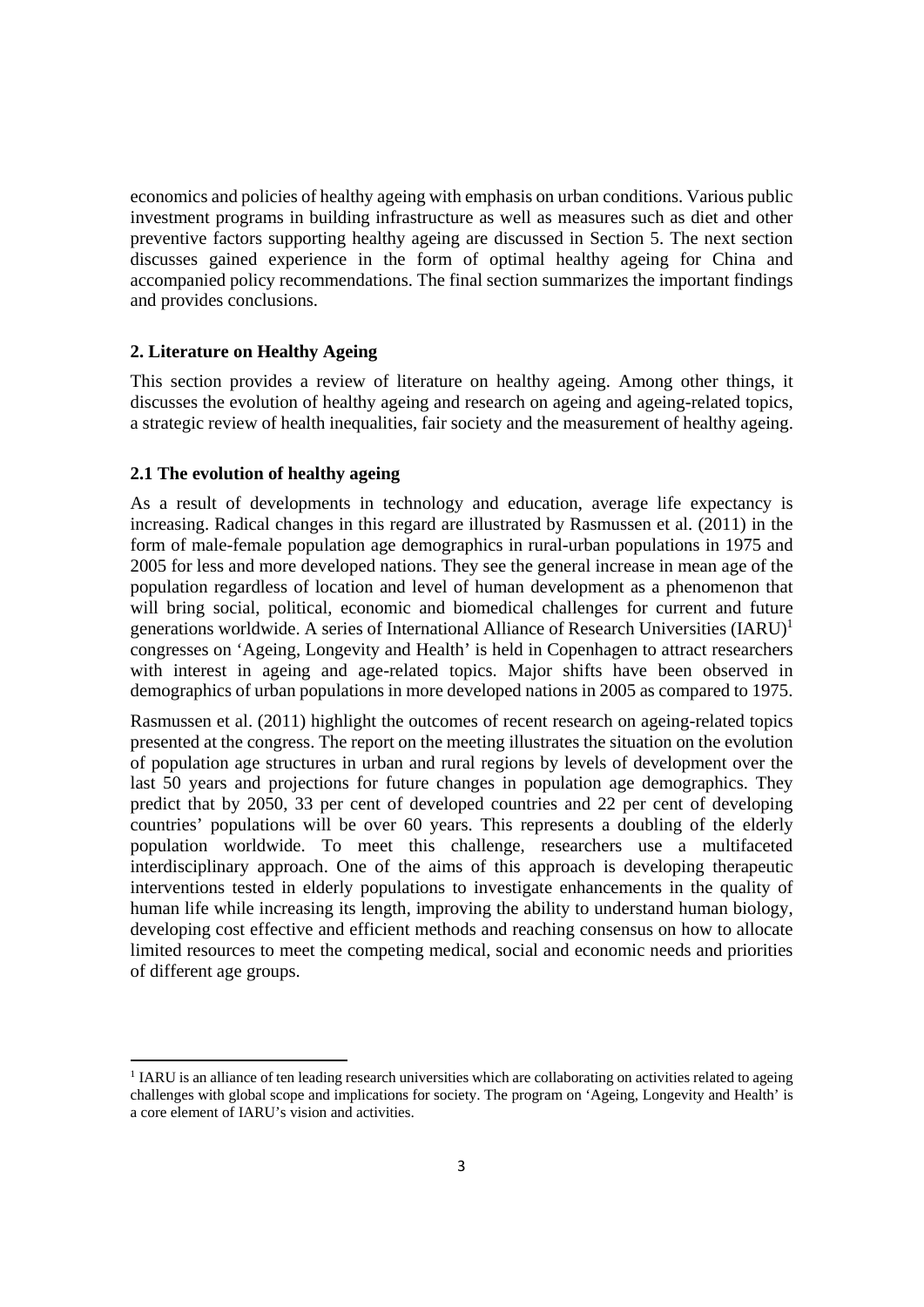#### **2.2 Health inequalities and healthy ageing**

Inequality can have many dimensions. Income inequality is the most commonly studied dimension. Inequalities in assets, health, life expectancy, education, well-being, opportunities, gender gap and safety are among the other studied dimensions. Here the focus is on the effects of health inequality and healthy ageing in a fair society context.

Britain has commissioned a number of inquiries into health, including the Black Report in 1980, the Ashton Report in 1998 and the Marmot Review released in 2010. The Marmot Review is a strategic review of health inequalities in England post-2010. It was commissioned following the release of the WHO commission report in 2008 (CSDH, 2008) on social determinants of health. It is an independent report with the aim of consolidating evidence on health inequalities and developing the most effective evidence-based strategies for reducing health inequalities in England. The Review's four key tasks include: (i) identifying evidence to inform policy and actions to reduce health inequalities, (ii) demonstrating how the evidence can be translated into practice, (iii) advising on objectives and measures to reduce mortality and increasing life expectancy, and (iv) contributing to the development of a health inequality reduction strategy.

An overview of the reflections on the findings of the report putting fairness at the heart of policymaking is provided in Marmot and Bell (2012) and in Marmot et al. (2010). The Marmot Review's (Department of Health, 2010) key findings are presented in Subramanyan et al. (2010) under nine points: (i) reducing inequalities is about fairness in society to increase extra years of life, (ii) there is a social gradient in health which requires actions to reduce it, (iii) reduction of health inequalities requires action across the social determinants of health, (iv) actions should be universal with scale and intensity towards the disadvantaged, (v) actions reducing health inequalities will accompany economic benefits, (vi) tackling health inequalities and climate change must go together, (vii) reducing health inequalities will require preventive actions on several objectives, (viii) establishing partnership in delivery of health equity by public, private and communities, and (ix) effective local delivery requires effective participatory decision-making.

Chandra and Vogl (2010) discuss the Marmot Review and its prescriptions from the perspective of economists. In their comments they focus on leaping over shorter distances between accumulated knowledge of causal systems and economically implementable policies.

## **2.3 Measurement of healthy ageing**

Several techniques have been developed to measure healthy ageing. The progress is along both single and multidimensional measures with differing focus on biological ageing, predictions of longevity and genetic healthy ageing.

Biological ageing is a complex process. Lara et al. (2013) do not find a single, simple and reliable measure of how an individual is ageing in a healthy manner. The authors use the healthy ageing phenotype (HAP) in large literature on lifestyle-based intervention studies. Their aim is identifying the key features of healthy ageing and identifying or developing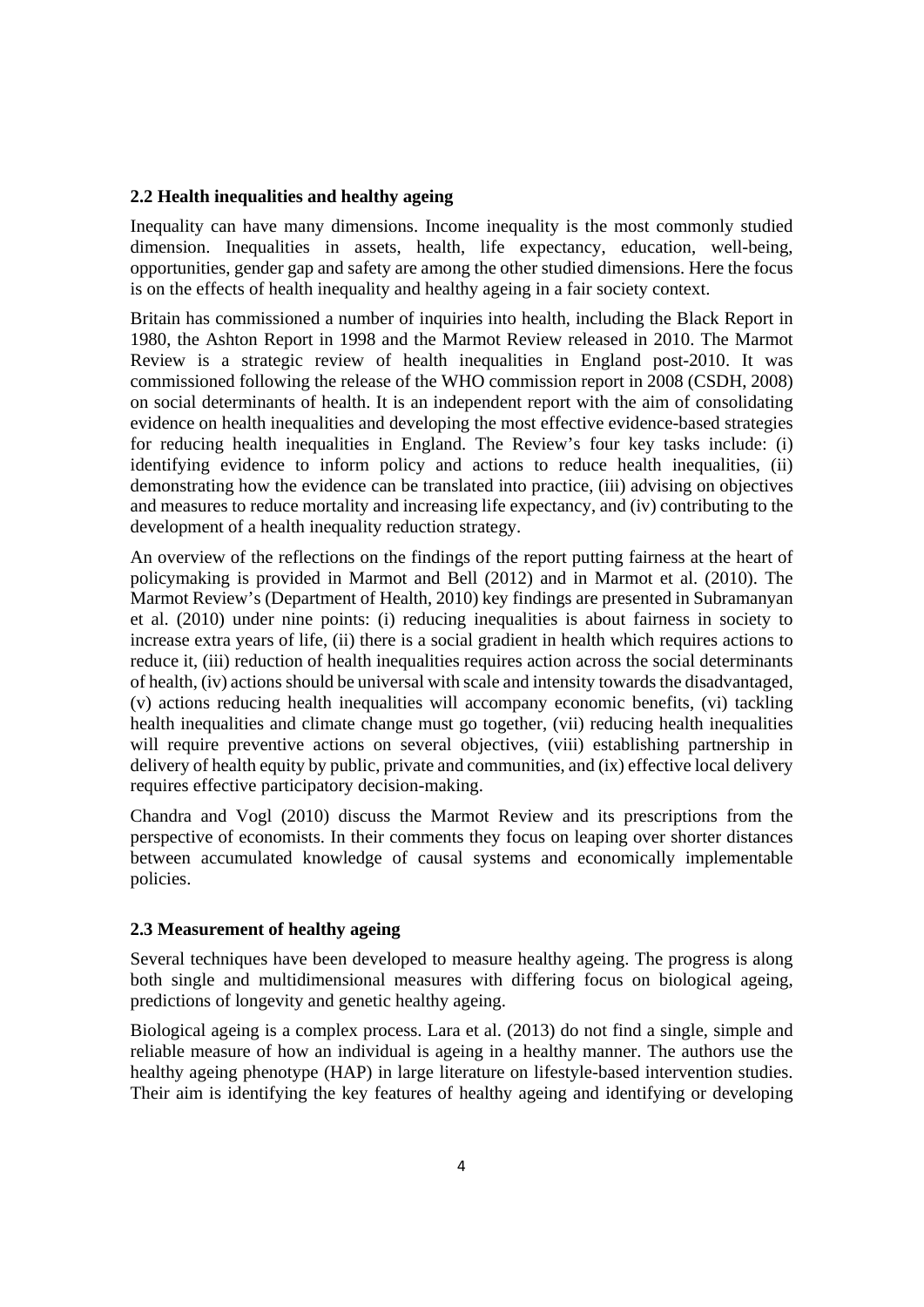tools for measuring these features. The selected domains include physiological and metabolic health, physical capabilities, cognitive functions, social well-being and psychological and subjective well-being. These are expected to provide a holistic characterization of the healthy ageing phenotype. The authors propose a panel of outcome measures which could be deployed in community-based lifestyle intervention studies. The evidence base for selecting measurement domains seems to be less well developed in some areas which have implications for identifying appropriate measurement tools. The authors recognize that a broader agreement on the concept of HAP and on the tools for its measurement is necessary to have wider utility and to facilitate comparisons of healthy ageing across diverse lifestyle-based intervention study designs and studied populations (see Table 1).

| Domain                            | Sub-domain                       | Measures of healthy ageing phenotype                 |  |  |  |  |  |  |
|-----------------------------------|----------------------------------|------------------------------------------------------|--|--|--|--|--|--|
|                                   | 1.1 Cardiovascular function      | Blood pressure; blood lipids                         |  |  |  |  |  |  |
| 1. Physiological<br>and metabolic | 1.2 Lung function                | Forced expiratory volume; blood glucose              |  |  |  |  |  |  |
| health                            | 1.3 Glucose metabolism           | Glycated haemoglobin; waist circumference            |  |  |  |  |  |  |
|                                   | 1.4 Body composition             | Waist to hip ratio; body mass index (BMI)            |  |  |  |  |  |  |
|                                   |                                  |                                                      |  |  |  |  |  |  |
|                                   | 2.1 Strength                     | Handgrip strength                                    |  |  |  |  |  |  |
| 2. Physical                       | 2.2 Locomotion                   | Gait speed                                           |  |  |  |  |  |  |
| capabilities                      | 2.3 Endurance                    | Walk endurance test                                  |  |  |  |  |  |  |
|                                   | 2.4 Dexterity                    | Pegboard dexterity test                              |  |  |  |  |  |  |
|                                   | 2.5 Balance                      | Standing balance test                                |  |  |  |  |  |  |
|                                   |                                  |                                                      |  |  |  |  |  |  |
|                                   | 3.1 Processing speed             | Speed recreation time; symbol digit modalities test  |  |  |  |  |  |  |
| 3. Cognitive<br>functions         | 3.2 Episodic memory              | Story recall; world list recall; paired associate    |  |  |  |  |  |  |
|                                   |                                  | learning                                             |  |  |  |  |  |  |
|                                   | 3.3 Executive function           | Stroop; trail making tests A&B                       |  |  |  |  |  |  |
|                                   |                                  |                                                      |  |  |  |  |  |  |
|                                   | 4.1 Positive and negative affect | Positive and negative affect schedule                |  |  |  |  |  |  |
|                                   | 4.2 Life satisfaction            | Satisfaction with life scale                         |  |  |  |  |  |  |
| 4. Psychological                  | 4.3 Quality of life              | Control, autonomy, pleasure and self-realization,    |  |  |  |  |  |  |
| well-being                        |                                  | quality of life scale; WHO quality of life-BREF      |  |  |  |  |  |  |
|                                   | 4.4 Mental health                | Center for epidemiological studies depression scale; |  |  |  |  |  |  |
|                                   |                                  | Warwick-Edinburgh mental well-being scale            |  |  |  |  |  |  |
|                                   | 4.5 Resilience                   | Psychological resilience scale                       |  |  |  |  |  |  |
|                                   |                                  |                                                      |  |  |  |  |  |  |
|                                   | 5.1 Social network               | Lubben social network scale; NIH toolbox:            |  |  |  |  |  |  |
|                                   |                                  | friendship; PROMIS: companionship                    |  |  |  |  |  |  |
|                                   | 5.2 Social functioning           | Social isolation; PROMIS: satisfaction with social   |  |  |  |  |  |  |
| 5. Social well-                   |                                  | roles and activities; revised UCLA loneliness scale  |  |  |  |  |  |  |
| being                             | 5.3 Perceived emotional/social   | Social support behaviors scale; NIH toolbox:         |  |  |  |  |  |  |
|                                   | support                          | emotional support; instrumental support; loneliness; |  |  |  |  |  |  |
|                                   |                                  | perceived rejection scale                            |  |  |  |  |  |  |
|                                   | 5.4 Sense of purpose             | NIH toolbox: psychological well-being; meaning       |  |  |  |  |  |  |
|                                   |                                  | and purpose                                          |  |  |  |  |  |  |

|  |  | Table 1: Tools for measuring select domains and sub-domains of healthy ageing |  |  |  |  |
|--|--|-------------------------------------------------------------------------------|--|--|--|--|

Source: Adapted from Lara et al. (2013: Table 1).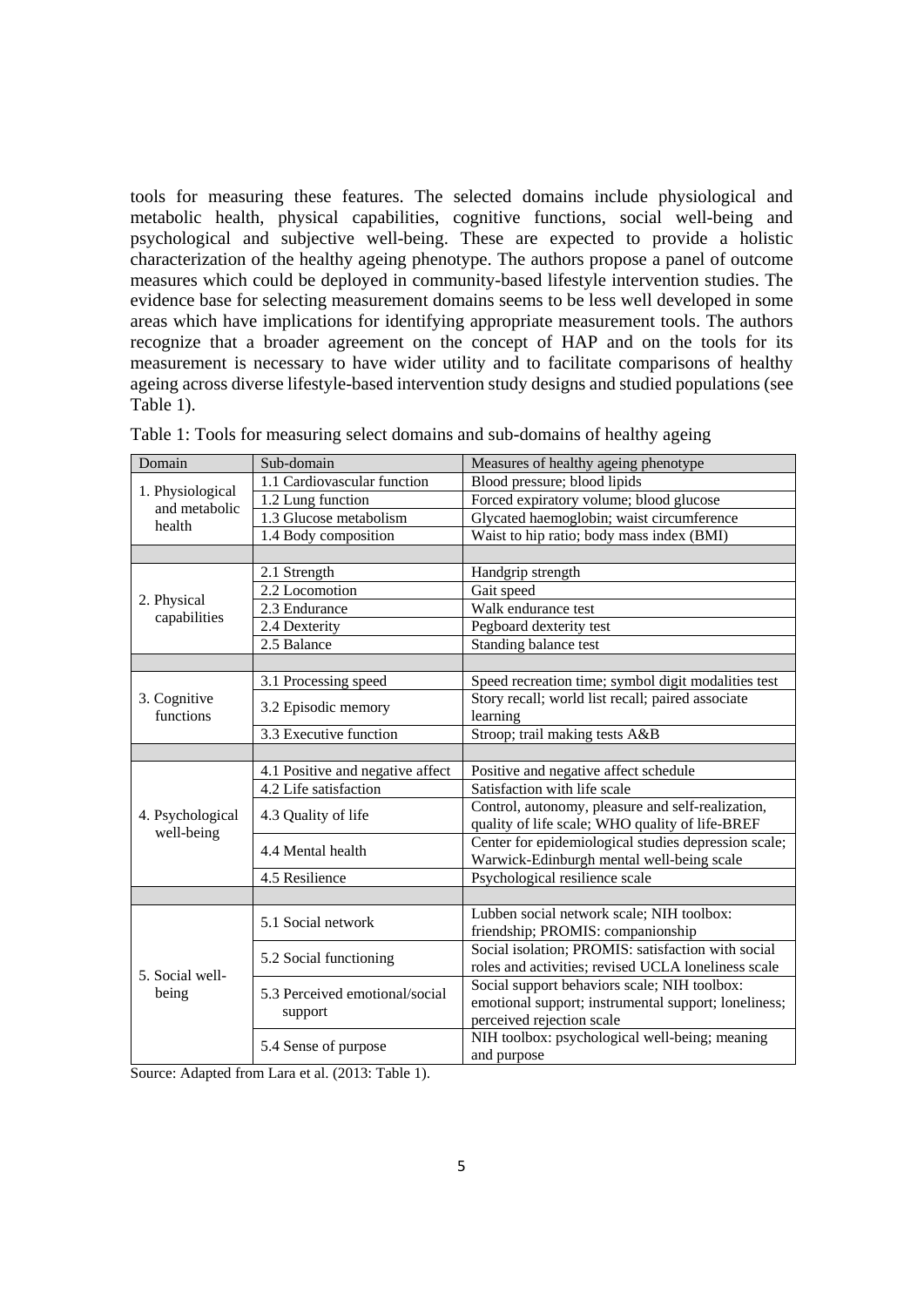A second approach for measuring or predicting healthy ageing is discussed by Vanhooren et al. (2009) who use N-glycan profiles as measurement tools. Protein glycosylation is the most common form of co-translational modification of proteins. It increases the diversity of the functions of proteins encoded in the genome. The authors show that two N-glycan structures (NGA2F and NA2F) present in human blood glycoproteins change with ageing, and that one triantennary glycan (NA3Fb) is correlated with tumor stage in hepatocellular carcinoma patients. Therefore, an examination of alterations in the serumglycan fingerprint by using the suggested platform could be a suitable tool for monitoring the healthiness of ageing and for assessing the effectiveness of ageing interventions. It could also be useful for detecting and following up on health conditions and monitoring the effects of treatment.

A third approach for measuring healthy human ageing is obtained from the integrated European project Genetics of Healthy Ageing (GEHA). The aim of the project is identifying genes involved in healthy ageing and longevity. According to Shytthe et al. (2011) in a first step, the project recruited pairs of siblings and a control group for each sibling pair from 11 European countries. A biological sample was collected from each participant and information from basic physical and cognitive measures and from health, lifestyle and family composition were obtained. A large number of nonagenarian siblings aged 90 years or more were also identified and included in the project. In addition, corresponding younger control persons aged 50-75 years were recruited. A total of 2,249 trios were used for genetic analyses. Mortality follow-up improved the possibility of identifying families with the most extreme longevity phenotypes. Shytthe et al. (2011) view the GEHA project as representing a unique source in a search for genes related to healthy ageing and longevity.

### **3. Ageing Conditions in Select Countries**

Population aged 60+, 65+ and 80+ years, dependency ratios and old-age support for the world divided into more, less and least developed country groups and further divided into different continents/regions (Africa, Asia, Europe, Latin America, North America and Oceania) was decomposed into males and females and their shares in the total sub-population groups (Table 2). Table 2 shows large variations among country groups by level of development and regions of the world considering ageing and dependency patterns.

## Insert Table 2 about here

This section presents healthy ageing conditions in Europe, USA, India and China. The aim is to identify policies and assess their implementation and outcomes to gain experience in formulating appropriate policies in China to address the challenges of an ageing population.

### **3.1 Ageing in Europe and USA**

Health refers to physical, mental and social well-being. Healthy ageing is developing and maintaining optimal health and functions among the elderly in a society. This can be achieved when communities actively promote health and well-being. Thus, an active public ageing policy aims to extend healthy life expectancy and quality of life for citizens as they age. Maintaining autonomy and independence for older people is a key goal in the policy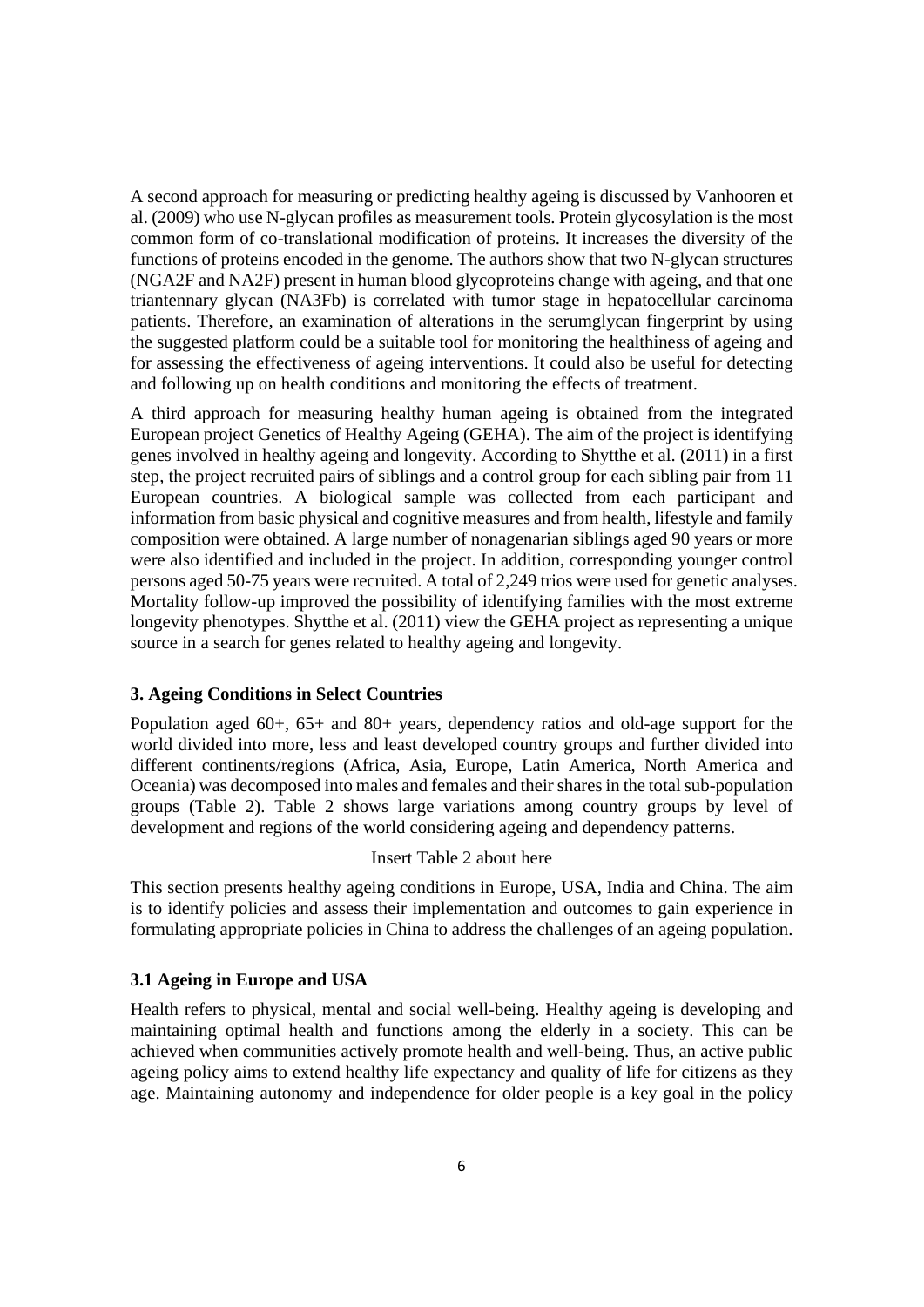framework for practices of active ageing in Europe. Europe is the most resource rich region with an ageing problem in the world that has a well-developed welfare system with large investments in elderly care and quality of life.

The need for healthy ageing is a challenge for all nations. It is predicted that by 2025 about one-third of Europe's population will be aged 60 years and above. In addition, there will be a rapid increase in the number of people above 80 years with greater health service needs. This will have an enormous impact on European societies as health is considered an important determinant of economic growth. Investing in healthy ageing contributes to labor supply and decreasing absenteeism and the likelihood of costly early retirement. Agren and Berensson's (2006) study has a holistic approach and brings together information from healthy ageing literature on health determinants influenced by factors related to individuals, a society and its policies. It presents examples of good policy practices, strategies for healthy ageing and recommendations.

The European Innovation Partnership (EIP) considers active and healthy ageing (AHA) as the process of optimizing opportunities for health to increase life expectancy, healthy life years and quality of life for people as they age. Bousquest et al. (2014) aim to tackle societal challenges through research and innovation. The first launched AHA pursues enabling EU citizens to have healthy ageing, improving social and healthcare systems and boosting and improving the health markets function. The strategic plan that they present defines three priority areas of work involving six specific actions.

A study related to EU by Blain et al. (2014) investigates fighting chronic diseases for active and healthy ageing as part of EIP-AHA at the regional level. It covers different action plans against falls. Falls are the most common and frequent home accidents representing a common and major cause of burden and death among the elderly; they are also considered a social challenge. Through public-private-patient organization partnerships, education, training and raised awareness it aims to change attitudes towards falls and improve access to information on preventing falls to reduce fall-related hospitalization.

Crimmins and Saito (2001) examine healthy life expectancy by gender and education for white and African Americans in the US. They find large racial and educational differences in life expectancy, healthy life expectancy and morbidity by gender. In response to finding long-lasting cost-effective interventions for the high and growing global prevalence of disabling or chronic brain disorders such as Alzheimer's disease, USA and Israeli scientists are engaged in prevention research partnership (see Khachaturian et al., 2010). Their aim is to establish a longitudinal database to investigate cost-effective means to avoid the pending public health catastrophe posed by neurodegenerative diseases. It is expected that research outcomes will help solve dual public health problems of early detections and developing interventions to delay or prevent diseases.

# **3.2 Ageing in China and India**

Developing countries experience demographic changes in the form of lowered fertility and an increase in longevity leading to altered population age structures. China has more elderly people than any other country. According to the 2010 census in China the number of people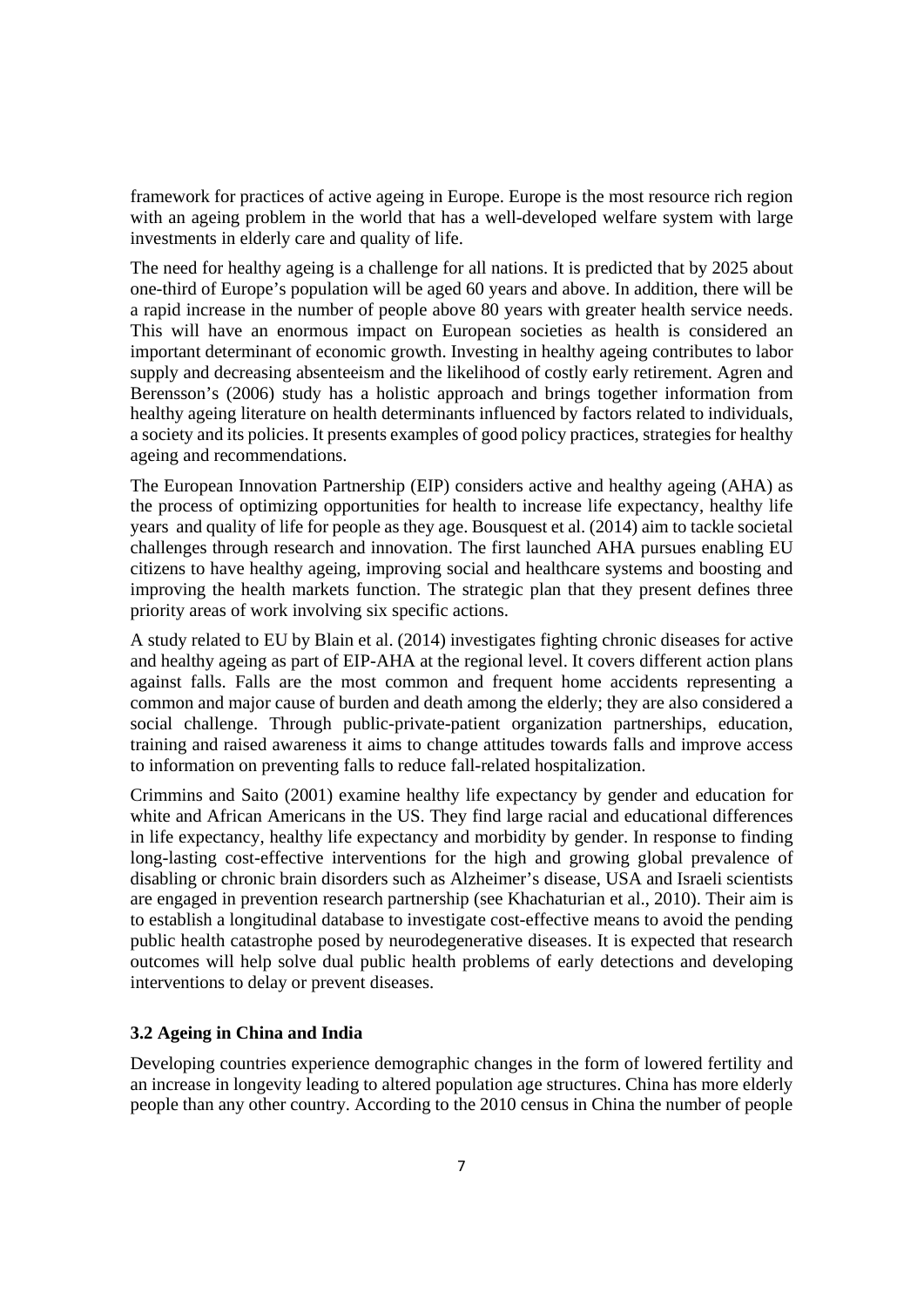aged 65 years and older was 119 million, that is, 8.9 per cent of a population that is ageing fast and is expected to double in half the time that it will take in Europe. By 2050, China's ageing population will match or exceed that of many of today's developed countries. Ageing in China has three distinctive features: (i) Chinese people by tradition rely on their families for old-age support, (ii) China's population has seen a large decrease in its proportion of children as a result of the one-child policy, and (iii) China is undergoing rapid urbanization characterized by massive migration of younger workers from rural regions (Zhao et al., 2014).

The ageing population in China is unique and accelerating and is likely to reach its peak by the middle of the  $21<sup>st</sup>$  century. Dong and Ding (2009) find the type of products and service scales and their qualities lagging far behind the needs of the elderly. They attempt to identify ways to address the ageing population's needs. They suggest improving geriatric and gerontology education and supporting elderly institutions and elderly care for meeting increased needs and consumption demands. They consider the methods used by other countries as a reference and adapt it to local conditions in China. They suggest changes in traditional elderly care and concepts of death by introducing hospice care. Hospice care is designed to give supportive care to people in the final phase of a terminal illness.

The health of the older population determines its needs for care. Smith et al. (2014) reviewed the positive and negative forces for dynamics of healthy ageing in China. The first positive force was associated with economic development and growth in technology and education over time. A second positive force was attributed to increasing detection and treatment of diseases and reforms that promote the availability of health insurance and health services. The negative forces centered on disturbing trends in personal health behaviors such as growing rates of smoking, obesity and pollution. Other changes related to a changed child policy, rise in fertility rates and rise in continued migration leaving growing numbers of elderly parents geographically separated from their caretaker children. Public health campaigns and a policy that allows elderly people to migrate to their children are suggested to meet the challenges. In 2011-12 proximity of the elderly to their nearest children showed that 37.8 per cent lived with their children, 37.4 per cent had their closest children in the same neighborhood, 15.4 per cent had their closest children in the same county/city, 6.1 per cent did not have their closest children in the same county/city and 3.3 per cent had no living children.

Mohanty (2014) provides comments on Smith et al. (2014) suggesting a number of policy interventions to face healthy ageing in China. One policy instrument is raising the retirement age to improve financial security and sustained economic growth. According to Mohanty, in 2001-11 the growth rate (3.1 per cent) of the elderly in India was twice that of the overall population growth rate. The positive and negative forces of gender disparities, education, longevity, smoking and obesity and health insurance, mentioned in Smith et al. (2014) were observed in India as well. A low retirement age, lower health insurance coverage, inadequate provision of medical care and high patient contributions were among the challenges in India. The *Journal of the Economics of Ageing* (Bloom and Eggleston, 2014) published a special issue focusing on the economic aspects of an ageing population in the world's two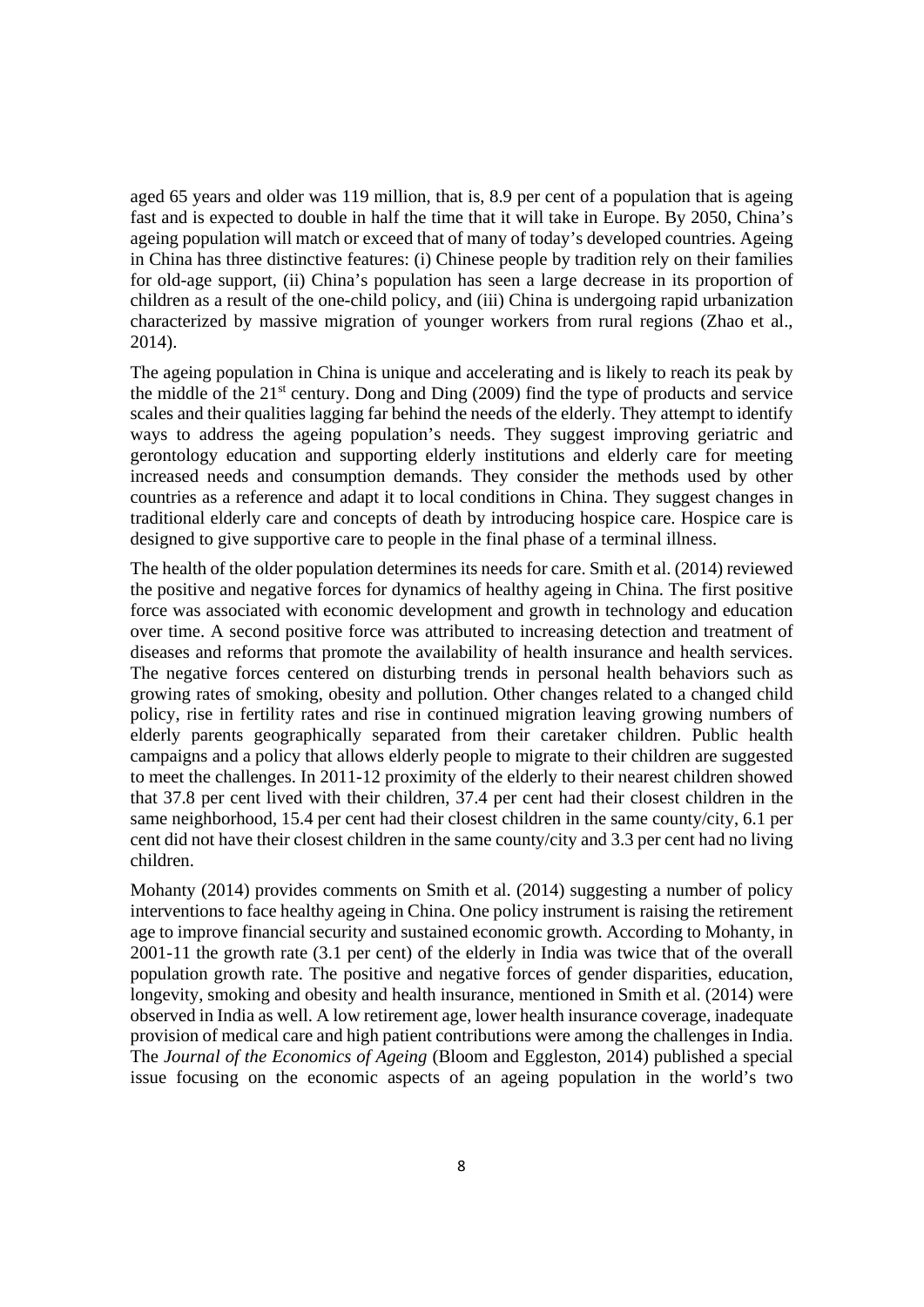population superpowers - China and India. The aim was to fill the gap in literature related to possible economic consequences of demographic trajectories of their population ageing.

In another study, Wang and Chen (2014) discuss that population ageing challenges healthcare in China. According to the China Research Center of Ageing, the elderly population reached 202 million in 2011. More than 100 million had non-communicable diseases, 37 million had diabetes and about 23 million were older than 80 years leading to pressure on healthcare services and widespread social concerns. The authors point to the unfairness and disparities in the health insurance system and insufficient resources available for elderly care leading to a suboptimum chain of services. They recommend accelerating the development of community-based primary healthcare for the elderly, improving basic knowledge about health and investing in health education and promoting health behavior.

China's population and its composition for 1950-2014 by gender and residence are reported in Table 3. The population more than doubled from 552 million to 1,364 billion during this period. Male and female share of the population was around 51.5 and 48.5 per cent respectively. The urban share of the population increased from 11.18 to 54.90 per cent, while the rural share declined from 88.82 to 45.10 per cent.

|           | Total         | Male   |       | Female |       | M/F   | Urban  |       | Rural  |       |  |
|-----------|---------------|--------|-------|--------|-------|-------|--------|-------|--------|-------|--|
| Year      | Populati      | Popula | $\%$  | Popula | $\%$  | Sex   | Popula | $\%$  | Popula | $\%$  |  |
|           | <sub>on</sub> | tion   |       | tion   |       | ratio | tion   |       | tion   |       |  |
| 1950      | 55,196        | 28,669 | 51.94 | 26,527 | 48.06 | 1.081 | 6,169  | 11.18 | 49,027 | 88.82 |  |
| 1955      | 61,465        | 31,809 | 51.75 | 29,656 | 48.25 | 1.073 | 8,285  | 13.48 | 53,180 | 86.52 |  |
| 1960      | 66,207        | 34,283 | 51.78 | 31,924 | 48.22 | 1.074 | 13,073 | 19.75 | 53,134 | 80.25 |  |
| 1965      | 72,538        | 37,128 | 51.18 | 35,410 | 48.82 | 1.049 | 13,045 | 17.98 | 59,493 | 82.02 |  |
| 1970      | 82,992        | 42,686 | 51.43 | 40,306 | 48.57 | 1.059 | 14,424 | 17.38 | 68,568 | 82.62 |  |
| 1975      | 92,420        | 47,564 | 51.47 | 44,856 | 48.53 | 1.060 | 16,030 | 17.34 | 76,390 | 82.66 |  |
| 1980      | 98,705        | 50,785 | 51.45 | 47,920 | 48.55 | 1.060 | 19,140 | 19.39 | 79,565 | 80.61 |  |
| 1985      | 105,851       | 54,725 | 51.70 | 51,126 | 48.30 | 1.070 | 25,094 | 23.71 | 80,757 | 76.29 |  |
| 1990      | 114,333       | 58,904 | 51.52 | 55,429 | 48.48 | 1.063 | 30,195 | 26.41 | 84,138 | 73.59 |  |
| 1995      | 121,121       | 61,808 | 51.03 | 59,313 | 48.97 | 1.042 | 35,174 | 29.04 | 85,947 | 70.96 |  |
| 2000      | 126,743       | 65,437 | 51.63 | 61,306 | 48.37 | 1.067 | 45,906 | 36.22 | 80,837 | 63.78 |  |
| 2001      | 127,627       | 65,672 | 51.46 | 61,955 | 48.54 | 1.060 | 48,064 | 37.66 | 79,563 | 62.34 |  |
| 2002      | 128,453       | 66,115 | 51.47 | 62,338 | 48.53 | 1.061 | 50,212 | 39.09 | 78,241 | 60.91 |  |
| 2003      | 129,227       | 66,556 | 51.50 | 62,671 | 48.50 | 1.062 | 52,376 | 40.53 | 76,851 | 59.47 |  |
| 2004      | 129,988       | 66,976 | 51.52 | 63,012 | 48.48 | 1.063 | 54,283 | 41.76 | 75,705 | 58.24 |  |
| 2005      | 130,756       | 67,375 | 51.53 | 63,381 | 48.47 | 1.063 | 56,212 | 42.99 | 74,544 | 57.01 |  |
| 2006      | 131,448       | 67,728 | 51.52 | 63,720 | 48.48 | 1.063 | 58,288 | 44.34 | 73,160 | 55.66 |  |
| 2007      | 132,129       | 68,048 | 51.50 | 64,081 | 48.50 | 1.062 | 60,633 | 45.89 | 71,496 | 54.11 |  |
| 2008      | 132,802       | 68,357 | 51.47 | 64,445 | 48.53 | 1.061 | 62,403 | 46.99 | 70,399 | 53.01 |  |
| 2009      | 133,450       | 68,647 | 51.44 | 64,803 | 48.56 | 1.059 | 64,512 | 48.34 | 68,938 | 51.66 |  |
| 2010      | 134,091       | 68,748 | 51.27 | 65,343 | 48.73 | 1.052 | 66,978 | 49.95 | 67,113 | 50.05 |  |
| 2011      | 134,735       | 69,068 | 51.26 | 65,667 | 48.74 | 1.052 | 69,079 | 51.27 | 65,656 | 48.73 |  |
| 2012      | 135,404       | 69,395 | 51.25 | 66,009 | 48.75 | 1.051 | 71,182 | 52.57 | 64,222 | 47.43 |  |
| 2013      | 136,072       | 69,728 | 51.24 | 66,344 | 48.76 | 1.051 | 73,111 | 53.73 | 62,961 | 46.27 |  |
| 2014      | 136,430       | 70,080 | 51.30 | 66,700 | 48.70 | 1.051 | 74,920 | 54.90 | 61,870 | 45.10 |  |
| 2014/1950 | 2.472         | 2.444  | 0.988 | 2.514  | 1.013 | 0.972 | 12.145 | 4.911 | 1.262  | 0.508 |  |

Table 3: China's population and its composition by gender and residence (1950-2014) (in 10,000)

Source: China Statistical Yearbook (2014).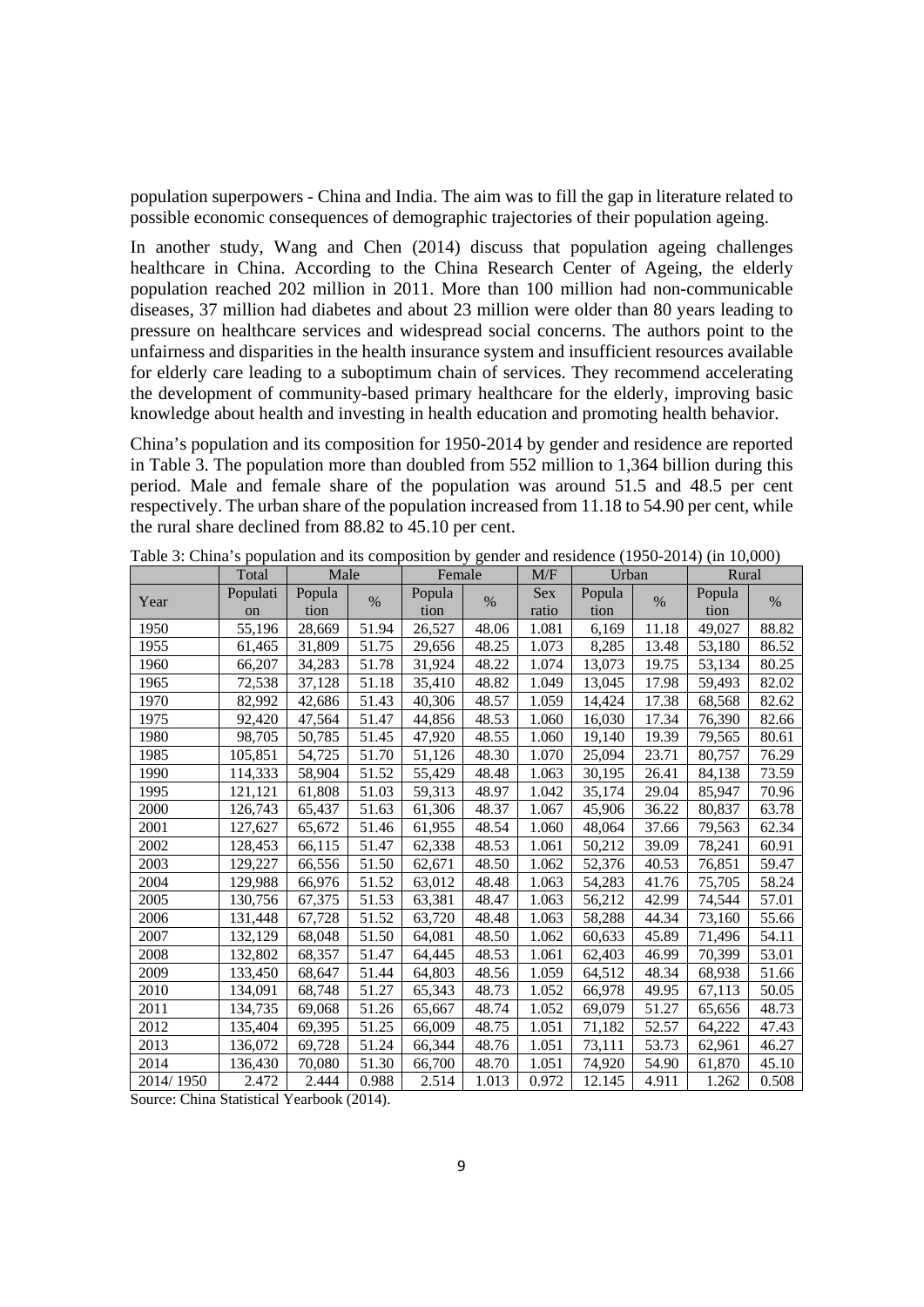#### **4. The Economics and Policies of Healthy Ageing**

Economics helps determine resource requirements for alternative policies to address healthy ageing. It can help identify different alternative care systems and their associated costs and benefits. Various methods are used to estimate program effects and for selecting the most cost effective care methods. The focus is increasingly on issues of urban migration and investments in infrastructure, health, education and elderly care.

#### **4.1 The economics of healthy ageing**

Literature on ageing has developed rapidly. A selected list of studies focus on population ageing challenges for healthcare (Dong and Ding, 2009), the role of globalizing local knowledge systems for diets and healthy ageing (Heinrich and Prieto, 2008), healthy ageing and home in Europe (Sixsmith et al., 2014), the ageing of the Chinese population and the cost of healthcare (Hou and Li, 2011), the role of urban design and healthy ageing (Black and Street, 2014), factors of successful ageing (Dahany et al., 2014), ageing, longevity and the health nexus (Rasmussen et al., 2011), healthy ageing in China (Mohanty, 2014; Smith et al., 2014), health status of the elderly (Chao et al., 2013), measuring healthy ageing (Lara et al., 2013) and others.

|           |          |             |               | Age groups    |       | Dependency ratio |               |       |         |               |
|-----------|----------|-------------|---------------|---------------|-------|------------------|---------------|-------|---------|---------------|
| Year      | Total    | Aged $0-14$ |               | Aged 15-64    |       | Aged $65+$       |               | Child | Elderly | Gross         |
|           |          |             |               |               |       |                  |               | ren   |         |               |
|           | Populati | Popula      | $\frac{0}{0}$ | Populati      | $\%$  | Popula           | $\frac{0}{0}$ | $\%$  | $\%$    | $\frac{0}{0}$ |
|           | on       | tion        |               | <sub>on</sub> |       | tion             |               | (1)   | (2)     | $(1+2)$       |
| 1990      | 114,333  | 31,659      | 27.7          | 76,306        | 66.7  | 6,368            | 5.6           | 41.5  | 8.3     | 49.8          |
| 1995      | 121,121  | 32,218      | 26.6          | 81,393        | 67.2  | 7,510            | 6.2           | 39.6  | 9.2     | 48.8          |
| 2000      | 126,743  | 29,012      | 22.9          | 88,910        | 70.1  | 8,821            | 7.0           | 32.6  | 9.9     | 42.6          |
| 2001      | 127,627  | 28,716      | 22.5          | 89,849        | 70.4  | 9,062            | 7.1           | 32.0  | 10.1    | 42.0          |
| 2002      | 128,453  | 28,774      | 22.4          | 90,302        | 70.3  | 9,377            | 7.3           | 31.9  | 10.4    | 42.2          |
| 2003      | 129,227  | 28,559      | 22.1          | 90,976        | 70.4  | 9,692            | 7.5           | 31.4  | 10.7    | 42.0          |
| 2004      | 129,988  | 27,947      | 21.5          | 92,184        | 70.9  | 9,857            | 7.6           | 30.3  | 10.7    | 41.0          |
| 2005      | 130,756  | 26,504      | 20.3          | 94,197        | 72.0  | 10,055           | 7.7           | 28.1  | 10.7    | 38.8          |
| 2006      | 131,448  | 25,961      | 19.8          | 95,068        | 72.3  | 10,419           | 7.9           | 27.3  | 11.0    | 38.3          |
| 2007      | 132,129  | 25,660      | 19.4          | 95,833        | 72.5  | 10,636           | 8.1           | 26.8  | 11.1    | 37.9          |
| 2008      | 132,802  | 25,166      | 19.0          | 96,680        | 72.7  | 10,956           | 8.3           | 26.0  | 11.3    | 37.4          |
| 2009      | 133,450  | 24,659      | 18.5          | 97,484        | 73.0  | 11,307           | 8.5           | 25.3  | 11.6    | 36.9          |
| 2010      | 134,091  | 22,259      | 16.6          | 99,938        | 74.5  | 11,894           | 8.9           | 22.3  | 11.9    | 34.2          |
| 2011      | 134,735  | 22,164      | 16.5          | 100,283       | 74.4  | 12,288           | 9.1           | 22.1  | 12.3    | 34.4          |
| 2012      | 135,404  | 22,287      | 16.5          | 100,403       | 74.1  | 12,714           | 9.4           | 22.2  | 12.7    | 34.9          |
| 2013      | 136,072  | 22,329      | 16.4          | 100,582       | 73.9  | 13,161           | 9.7           | 22.2  | 13.1    | 35.3          |
| 2014      | 136,430  | 22,560      | 16.4          | 100,470       | 73.3  | 13,760           | 10.1          | 22.5  | 13.7    | 36.2          |
| 2014/1990 | 1.193    | 0.713       | 0.592         | 1.317         | 1.099 | 2.608            | 1.804         | 0.542 | 1.651   | 0.727         |

Table 4: Age composition and dependency ratio of population in China (1990-2014) (in 10,000)

Source: China Statistical Yearbook (2014).

With reference to population projections for 2050 Hou and Li (2011) suggest that there will be about 115 million elderly citizens over 80 years of age requiring serious planning to cope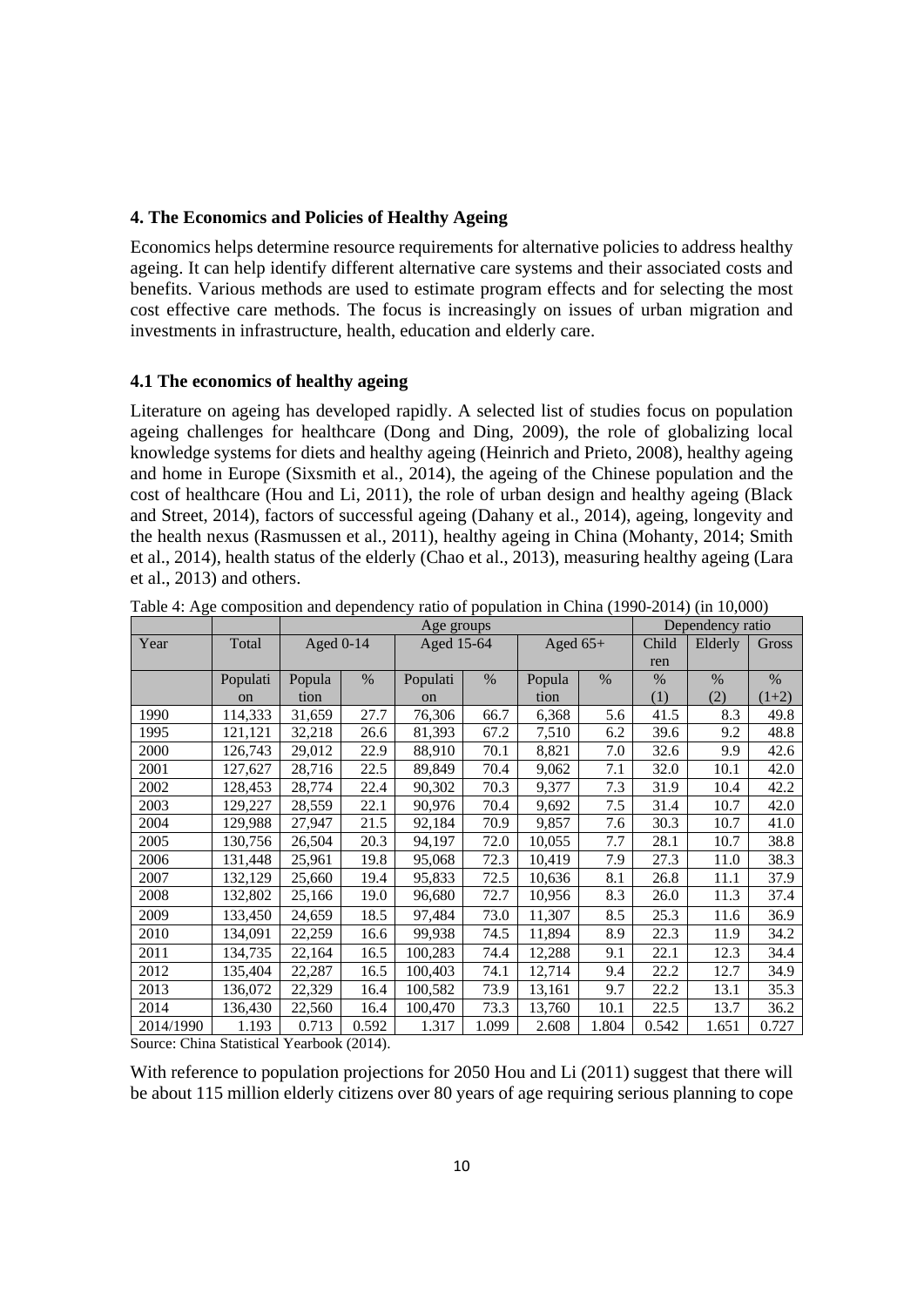with the demand in China. The authors provide quantitative measures of the elderly dependency ratio and the cost of medical insurance. The medical insurance premium varies greatly by costal/inland, rural/urban and gender dimensions. Healthcare services have traditionally been biased towards the urban population. Using the Taiwanese experience, Hou and Li propose incentive schemes to manage and reduce the costs of healthcare. They show a shifting population pyramid for China in 1990, in 2010 and for the future in 2050. They recommend balanced development and significant investments in health to ease the burden of an ageing population. Table 4 shows that the share of children in the 0-14 years age group declined from 27.7 per cent in 1990 to 16.4 per cent in 2014, while the share of adults (15-64 years) and that of the elderly (65+ years) increased from 61.5 and 4.9 per cent to 73.3 and 10.1 per cent respectively. The gross and children dependency ratios declined, while that for the elderly increased from 8.3 to 13.7 per cent.

Qiu (2007) and Wang and Chen (2014) state that China's ageing population is facing a ticking time bomb. China has 6 million patients with dementia and, with a rapidly ageing population, it will have 1 million such new cases every year. It is predicted that by 2040 China will have as many people with dementia as there are in the rest of the world. Dong and Ding (2009) look at ageing in China both as a challenge and also as an opportunity. It is crucial for the government to plan policies and allocate health and welfare resources for the future. They try and identify ways of addressing China's ageing population needs. Increased needs of the elderly can be meet through improving geriatric care, education, supporting elderly institutions and elderly healthcare and changing the traditional concept of death.

#### **4.2 Urban healthy ageing**

China has seen the largest human migration in history after the open door policy of the 1970s. Migration has strong implications for public health services. Gong et al. (2012) use provincial data to give evidence of a rapid trend in rural-to-urban migration. Growing sizes of cities and urban population together with insufficient urban infrastructure, growing environmental problems and hazardous living environments as well as disease burden are major urban public health challenges. To address these health challenges, Gong et al. (2012) suggest innovative health policies which focus on the needs of the migrants. They also suggest research to close knowledge gaps in urban population exposures. The authors list a number of economic, social and environmental push and pull factors driving migration in China. They suggest policies to mitigate its adverse effects and innovative health policies that sustainably address the health needs of generations.

Health status and associated factors such as community dwellings for the elderly in Nanjing in China are evaluated by Chao et al. (2013). An elderly health assessment index system rating different groups suggests a non-optimal general health status. The dimensions of the index system include body function, self-care ability, emotional personality, and memory functions. Body function, self-care ability and physical health have declined with age faster for males as compared to females. Education, living conditions and marital status have positively influenced the health status and health needs of the elderly. The findings demonstrate that emotional and social support are more important than financial support for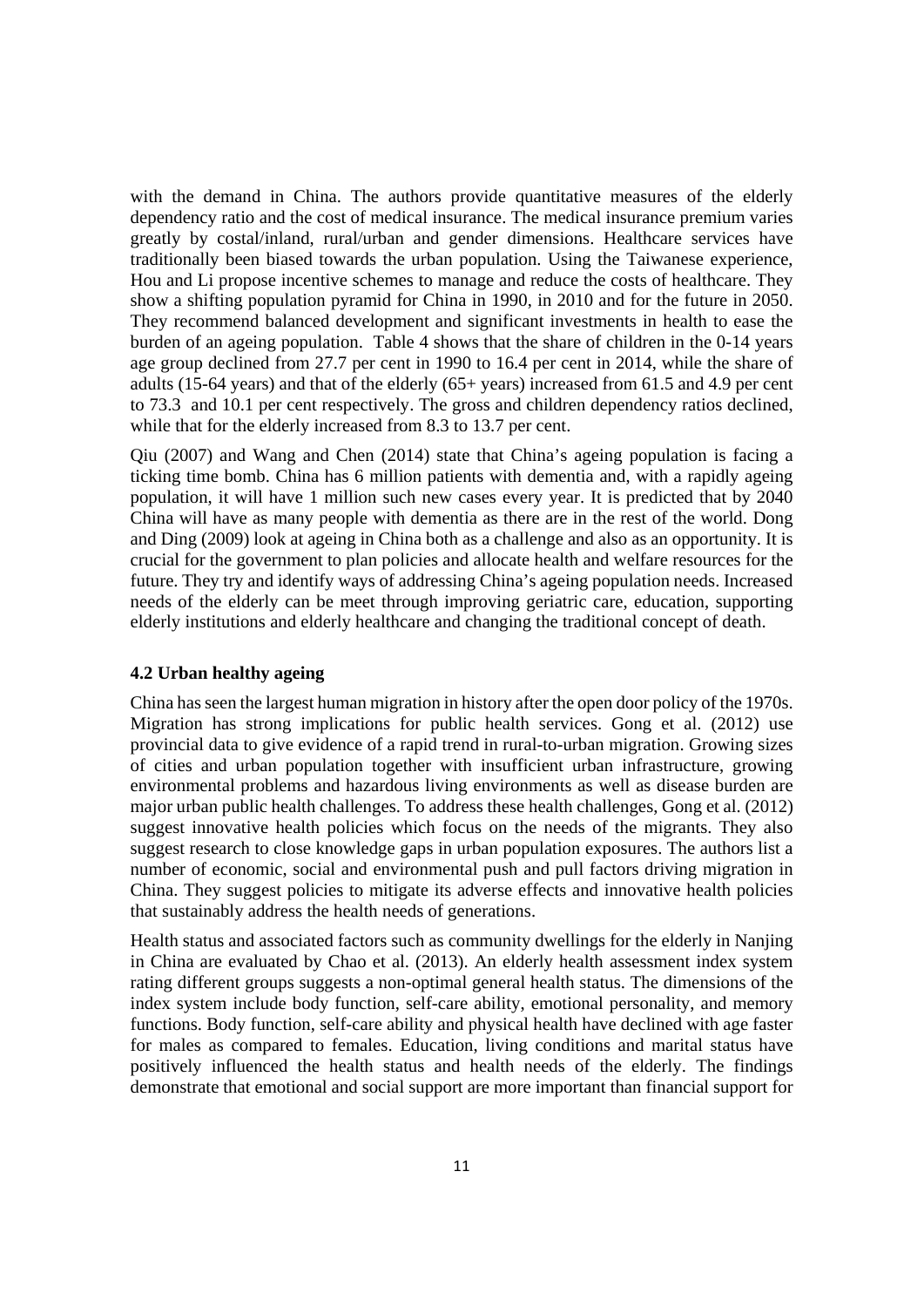promoting mental health of the elderly. They provide a basis for developing health management with a focus on healthy ageing of the elderly in China.

Residential care is increasingly becoming an alternative option for many of the elderly in Beijing. Research by Cheng et al. (2011) sheds light on the well-being of elderly residents in residential care facilities and how the environment affects their everyday activities and health. Seen from a multi-perspective of health geography they try and understand the relationship between ageing, health and the living environment. The results show that the general well-being of the residents is satisfactory but some individuals feel isolated and depressed after their relocation. Physical and social environment, individual characteristics and family support influence their well-being. The study sheds light on future research on geographical and socio-cultural meanings of elderly care in Beijing.

Urbanization effects human health through demographic shifts. It also challenges urban sustainability involving balancing aspects such as culture, socioeconomic, technical, environmental and ecological factors. Li et al. (2012) reviewed research on this relationship in China, Southeast Asia and East Asia with large populations and rapid urbanization. Tables 5 and 6 show that the urban population in China increased by 63.2 per cent between 2000 and 2014. The corresponding increase in the share of the elderly in the urban population was 56.8 per cent. Urbanization offers both opportunities for improvements and also leads to problems with public safety, public health and social equity. China is a major contributor to the worldwide infectious disease burden. Japan provides many good examples of how to achieve urban sustainability by a better understanding of the urbanization and human health relationship.

|            |                                  | Population rates, % |         | Crude rate, % |       |         | Life Expectancy, | Mortality |          |  |
|------------|----------------------------------|---------------------|---------|---------------|-------|---------|------------------|-----------|----------|--|
|            |                                  |                     |         |               |       |         | years            |           |          |  |
| Year       | <b>Birth</b><br>Natural<br>Death |                     | Marria  | <b>Divorc</b> | Life  | Life    | Under            | Materna   |          |  |
|            | (1)                              | (2)                 | Growth  | ge            | e     | expecta | expecta          | 5/1000    | 1/100,00 |  |
|            |                                  |                     | $(1-2)$ |               |       | ncy     | ncy              | birth     | $\theta$ |  |
|            |                                  |                     |         |               |       | Male    | Female           |           | persons  |  |
| 2000       | 14.03                            | 6.45                | 7.58    | 6.7           | 1.0   | 73.8    | 79.6             | 39.7      | 53.0     |  |
| 2005       | 12.40                            | 6.51                | 5.89    | 6.3           | 1.4   | 74.5    | 80.8             | 22.5      | 47.4     |  |
| 2006       | 12.09                            | 6.81                | 5.28    | 7.2           | 1.5   | 74.9    | 81.4             | 20.6      | 41.1     |  |
| 2007       | 12.10                            | 6.93                | 5.17    | 7.5           | 1.6   | 75.5    | 81.7             | 18.1      | 36.6     |  |
| 2008       | 12.14                            | 7.06                | 5.08    | 8.3           | 1.7   | 75.6    | 81.9             | 18.5      | 34.2     |  |
| 2009       | 11.95                            | 7.08                | 4.87    | 9.1           | 1.9   | 76.0    | 82.3             | 17.2      | 31.9     |  |
| 2010       | 11.90                            | 7.11                | 4.79    | 9.3           | 2.0   | 76.2    | 82.6             | 16.4      | 30.0     |  |
| 2011       | 11.93                            | 7.14                | 4.79    | 9.7           | 2.1   | 76.0    | 82.6             | 15.6      | 26.1     |  |
| 2012       | 12.10                            | 7.15                | 4.95    | 9.8           | 2.3   | 76.2    | 83.0             | 13.2      | 24.5     |  |
| 2013       | 12.08                            | 7.16                | 4.92    | 9.9           | 2.6   |         |                  | 12.0      | 23.2     |  |
| 2013/2000a | 0.861                            | 1.110               | 0.649   | 1.478         | 2.600 | 1.032   | 1.043            | 0.302     | 0.438    |  |

Table 5: Selected data on population in China (2000-2013)

Sources: China Statistical Yearbook (2014); BRICS joint statistical publication (2015). Note: 'a' indicates ratio of 2013 or 2012 to 2000.

The issue of healthy ageing at home in five European countries is studied by Sixsmith et al. (2014). They examine the relationship between home and healthy ageing through the ways in which old people perceive healthy ageing by living alone at home within urban settings.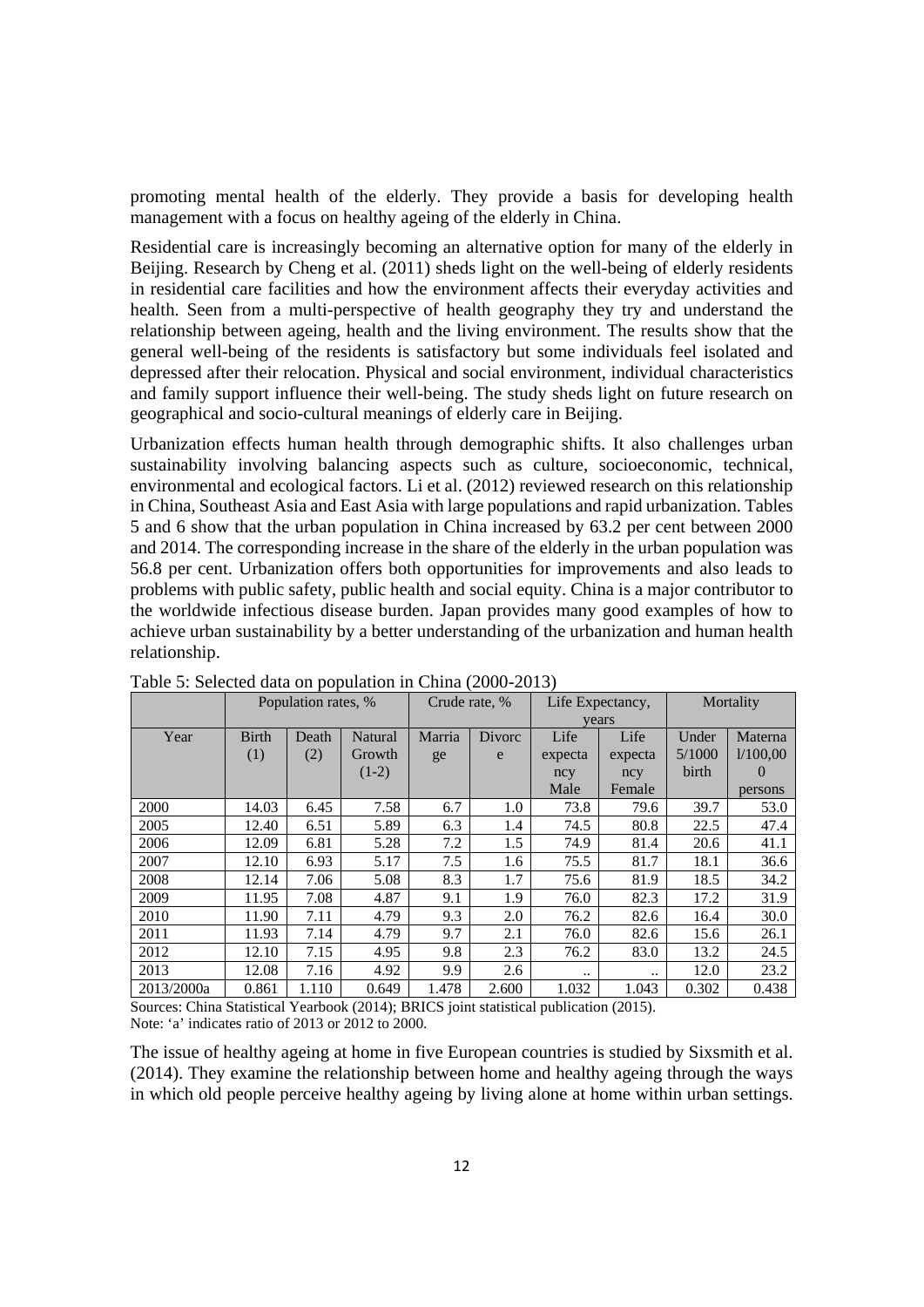The data analysis identifies five ways in which they construct elderly healthy ageing with practice and policy implications: home and keeping active, managing lifestyles, health and illnesses, balancing social life and balancing material and financial circumstances. The research suggests a number of measures for enhancing the notion of healthy ageing and creating meaningful spaces. In sum, the home environment is found to play a significant role in developing and supporting personal strategies for healthy ageing.

|           |                 | GDP per capita              |                          |                                     | Average wage                                | Employed at:       |                                     |                                                          |  |  |
|-----------|-----------------|-----------------------------|--------------------------|-------------------------------------|---------------------------------------------|--------------------|-------------------------------------|----------------------------------------------------------|--|--|
| Year      | Current<br>Yuan | Growth<br>constant<br>price | Index,<br>$1978=$<br>100 | health<br>and<br>social<br>services | social<br>security<br>and<br>social<br>org. | Total in<br>10,000 | health<br>and<br>social<br>services | public<br>manageme<br>nt, social<br>security<br>and org. |  |  |
| 2003      | 10,542          | 109.3                       | 733.1                    | 16,185                              | 15,355                                      | 73,736             | 127.8                               | 1,171.0                                                  |  |  |
| 2004      | 12,336          | 109.4                       | 802.2                    | 18,386                              | 17,372                                      | 74,264             | 123.4                               | 1,199.0                                                  |  |  |
| 2005      | 14,185          | 110.7                       | 887.7                    | 20,808                              | 20,234                                      | 74,647             | 122.5                               | 1,240.8                                                  |  |  |
| 2006      | 16,500          | 112.0                       | 994.7                    | 23,590                              | 22,546                                      | 74,978             | 122.4                               | 1,265.6                                                  |  |  |
| 2007      | 20,169          | 113.6                       | 1,129.6                  | 27,892                              | 27,731                                      | 75,321             | 125.0                               | 1,291.2                                                  |  |  |
| 2008      | 23,708          | 109.1                       | 1,232.1                  | 32,185                              | 32,296                                      | 75,564             | 126.0                               | 1,335.0                                                  |  |  |
| 2009      | 25,608          | 108.7                       | 1,339.0                  | 35,662                              | 35,326                                      | 75,828             | 129.5                               | 1,394.3                                                  |  |  |
| 2010      | 30,015          | 109.9                       | 1,471.7                  | 40,232                              | 38,242                                      | 76,105             | 131.4                               | 1,428.5                                                  |  |  |
| 2011      | 35,198          | 108.8                       | 1,600.9                  | 46,206                              | 42,062                                      | 76,420             | 135.0                               | 1,467.6                                                  |  |  |
| 2012      | 38,459          | 107.1                       | 1,715.1                  | 52,564                              | 46,074                                      | 76,704             | 137.7                               | 1,541.5                                                  |  |  |
| 2013      | 41,908          | 107.1                       | 1,837.5                  | 57,979                              | 49,259                                      | 76,977             | 147.0                               | 1,567.0                                                  |  |  |
| 2013/2003 | 3.975           | 0.980                       | 2.506                    | 3.582                               | 3.208                                       | 1.044              | 1.150                               | 1.338                                                    |  |  |

Table 6: Key economic, labor market and population characteristics in China (1990-2013)

Source: China Statistical Yearbook (2014).

Black and Street (2014) explore the role of urban design in cycling behaviors and healthy ageing. They suggest that a good urban design provide an inclusive journey environment for elderly cyclists. A better understanding of elderly cyclists' experiences and perceptions of the urban environment influences their mobility and physical activities. In facing ageing and health challenges some European metropolitans combine urban design, policy and inclusive infrastructure initiatives. Black and Street's (2014) research provides an understanding of the principles of the quality of urban design and features of the built environment that affect participation in cycling with the aim of contributing towards a healthy ageing agenda.

#### **5. Investments in Healthy Ageing**

This section provides a review of literature on investments in healthy ageing that can have positive effects on healthy ageing outcomes aimed at reducing social inequalities and meeting the needs and costs of elderly care. The types of investments are related to changed attitudes towards a multidimensional view of well-being; an assessment of the effects of therapy on the quality of life; investments in child heath to foster healthy ageing and promoting dietary patterns; exercise habits with health linkages; the use of an integrative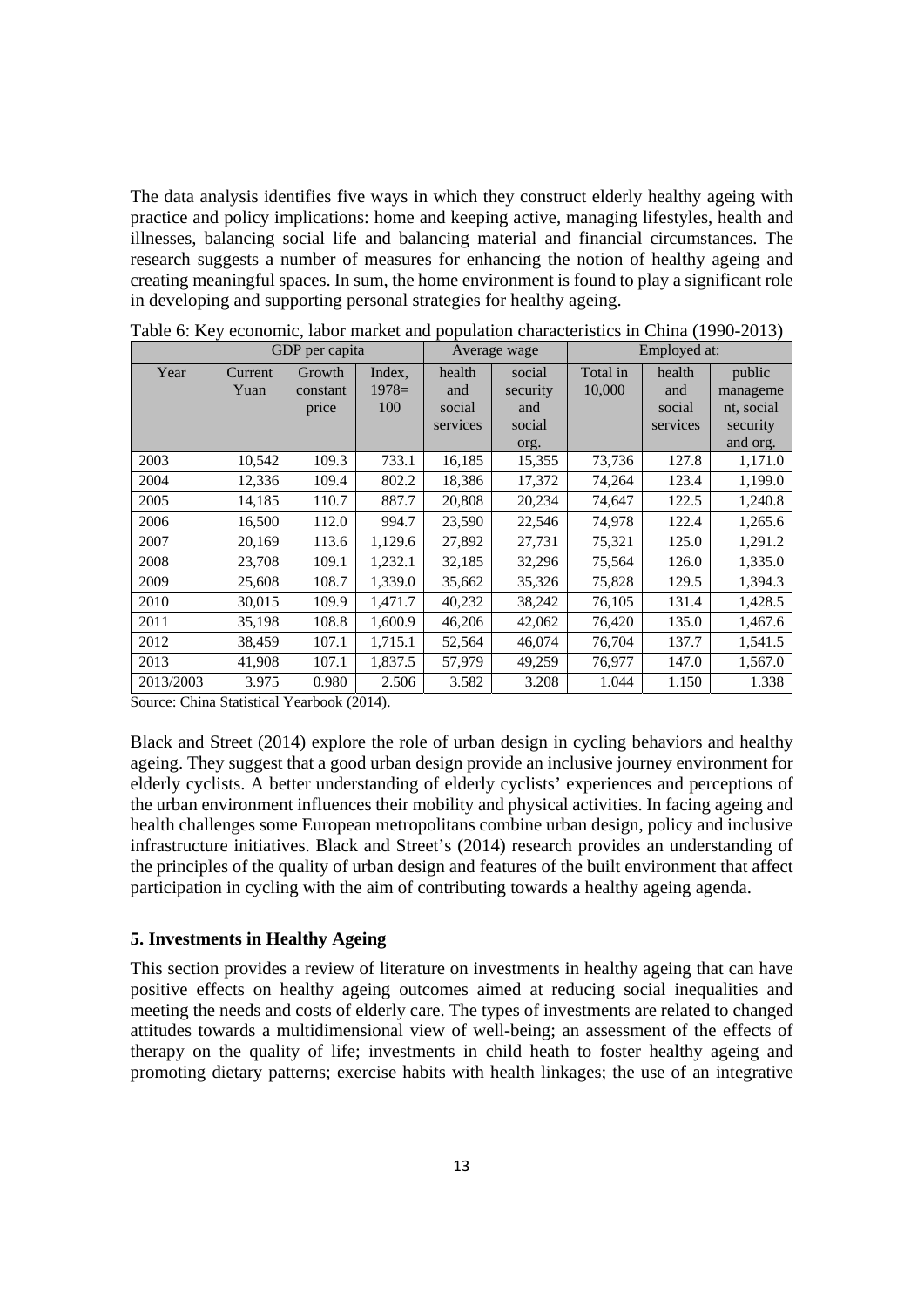approach to learning and community-based care; and an emphasis on the determinants of successful ageing.

#### **5.1 Investments in well-being of specific groups**

In parallel with increased productivity of labor and the number of elderly, the Chinese central and provincial governments have made significant investments in healthcare infrastructure. Improved knowledge and technology development have influenced the rates of birth, death and natural population growth rates. The GDP per capita grew 18.4 times between 1978 and 2013. This rapid growth has enabled investments in health, social services and social organizations (see Table 6). It has also led to increased disposable incomes leading to high consumption of utilities, housing, education, transportation, communication, health, pension and other welfare enhancing activities as well as negative environmental externalities (see Table 7).

#### Insert Table 7 about here

Unlike the Marmot Review's (2010) argument that societies should focus on reducing health inequalities by removing the unfair socioeconomic gradient in health and reducing social inequalities, Canning and Bowser (2010) argue that a better goal is improving health, income and socioeconomic outcomes for the most disadvantaged in society through direct health interventions particularly in early childhood. In contrast to economists with a simple focus on income or consumption per capita as a measure of well-being, researchers also suggest a multidimensional view of well-being as being more plausible (Bersisa and Heshmati, 2016; Maasoumi and Xu, 2015). Dimensions of well-being should ideally include consumption, wealth, health, education, housing, personal activity, political voice and governance, social connectedness, environmental conditions and personal and economic securities.

Kim (2013) studies the effects of art therapy on healthy ageing in older Korean American adults in terms of promoting well-being and a better quality of life. The objective of Kim's study is to quantitatively assess the effects of art therapy using affect, anxiety and self-esteem as instruments for outcomes. The results show positive effects of therapy promoting better health for older individuals in terms of reducing negative emotions, improving self-esteem and decreasing anxiety.

Increased life expectancy has led to increased focus on healthy ageing of the elderly. Addressing the full ageing process including the younger population in ageing research is important. Felix et al. (2014) have developed a conceptual framework for child health which is treated as a dynamic state permitting optimal physical, mental and social functioning. Here an optimal child quality of life is used as the starting point for healthy ageing research. They propose five core dimensions of child health: absence of physical disease; absence of psychiatric disorders; optimal physical, mental and social functioning; good quality of life or well-being; and adequate resilience. This conceptualization of child health and its dimensions can serve as a platform for building a framework for future studies in the area with a broader focus on healthy ageing across the life course.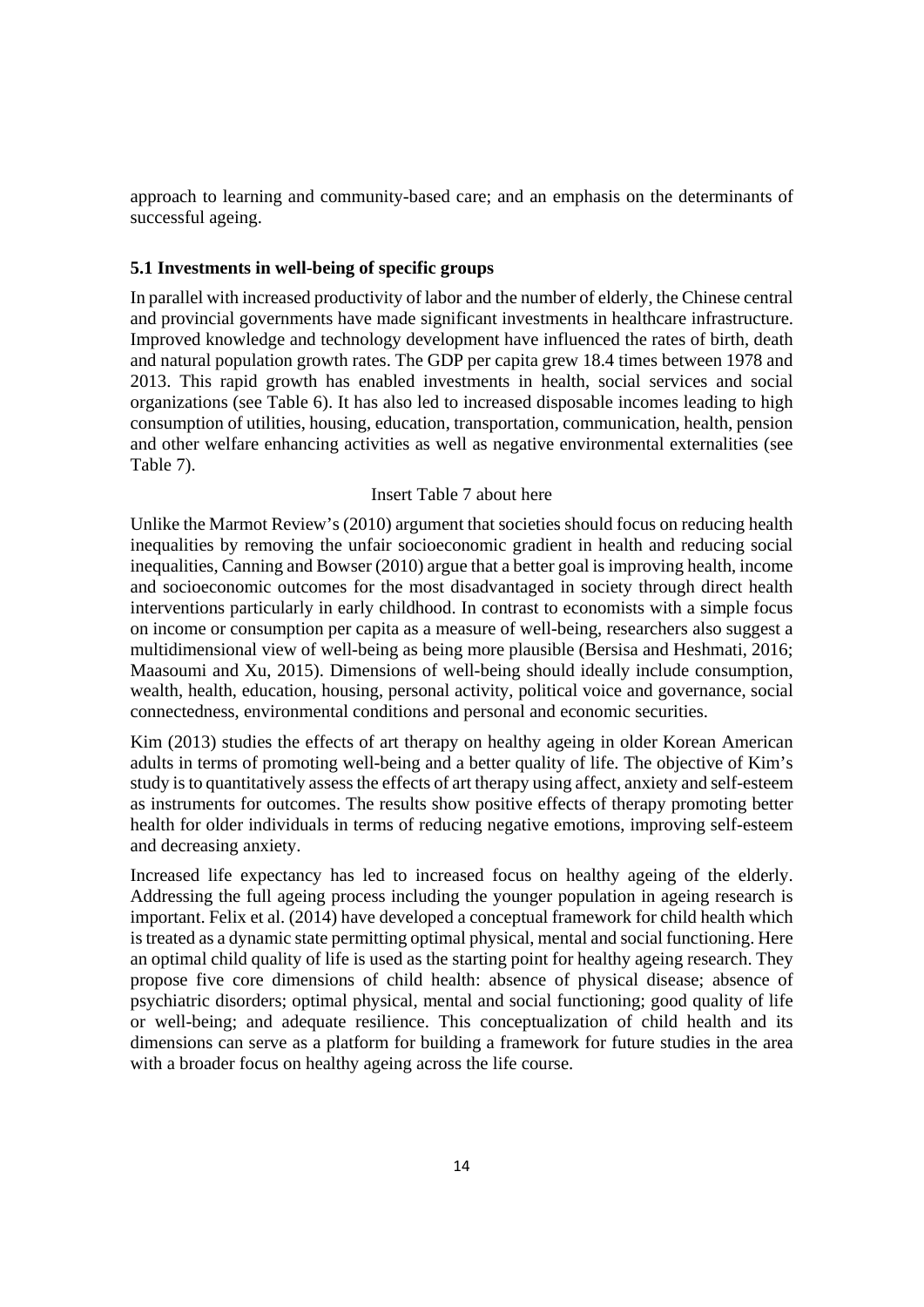#### **5.2 Healthy ageing and diet**

Research shows that diet and health are strongly linked. There is a tendency towards functionalizing food tailor-made for specific groups in society. Diet is an efficient way of allowing for healthy ageing. In an earlier study Heinrich and Prieto (2008) assessed how diet has evolved in the past century to make inferences about diet in the future. Of particular interest are explanations of changes in dietary habits and their impact on health as well as transitions from local to global and science-based evidence. Besides being healthy the food must also be convenient and easy to prepare. Thus, healthy ageing requires looking at a multitude of aspects of food. Trends at the interface of health and diet are defined according to Sadler (2005) by six keywords related to: glycemic index, healthy heart, well-being, daily dosing, low fat to right fat and functional food. Sadler provides a list of consumer and manufacturer driving factors for each health trend.

A number of dietary patterns are associated with reduced risks for cardiovascular and agerelated diseases. The traditional diet of Okinawa, Mediterranean, the DASH (Dietary Approach to Stop Hypertension) diet and the Portfolio (cholesterol lowering) diet are among such dietary patterns which share characteristics and nutrient content which have gained significant attention from researchers and health and social policy planners. The important shared features of these healthy dietary patterns include high intake of unrefined carbohydrates, moderate protein intake with emphasis on vegetables/legumes, fish and lean meats as sources, a healthy fat profile and daily Jasmine tea and physical activity (Willcox et al., 2014) (also see Table 8). Together they reduce the socioeconomic costs of chronic diseases and promote healthy ageing, longevity and quality of life. Effective public health policies and programs can do much to mitigate risks and help individuals remain healthy as they age.

| Items            | The characteristics                                                              |
|------------------|----------------------------------------------------------------------------------|
| 1.               | Low caloric intake                                                               |
| 2.               | High consumption of vegetables (particularly root and green-yellow vegetables)   |
| 3.               | High consumption of legumes (mostly soybean in origin)                           |
| 4.               | Moderate consumption of fish products (more in coastal areas)                    |
| $\overline{5}$ . | Low consumption of meat products (mostly lean pork)                              |
| 6.               | Low consumption of dairy products                                                |
| 7.               | Low fat intake (high mono and polyunsaturated-to-saturated fat ratio; low omega) |
| 8.               | Emphasis on low-GI carbohydrates                                                 |
| 9.               | High fiber intake                                                                |
| 10.              | Moderate alcohol consumption                                                     |

Table 8: Ten characteristics of the traditional Okinawa diet

Source: Adapted from Willcox et al. (2014).

Along similar lines, Zhao et al. (2013) investigate empirical relationships between diet, chronic health outcomes and health information. They disentangle the effects of income on demand for health and the role of information on the health status of consumers by adjusting their lifestyles toward healthier ones. On receiving negative health information individuals are expected to adjust their diet in a healthier direction. Based on Chinese data, the authors present evidence on the effects of hypertension diagnosis on food consumption. The results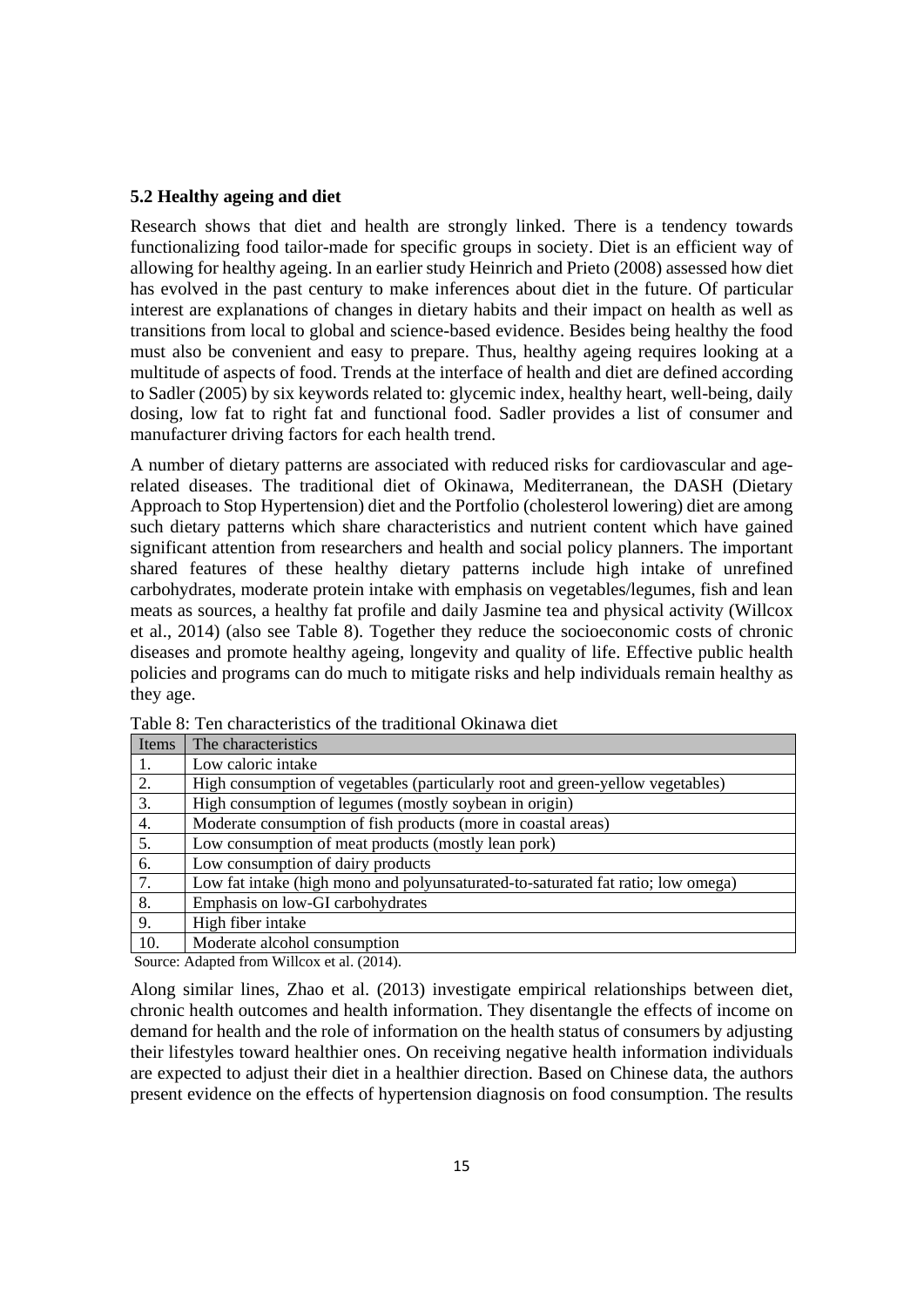show that changes in food consumption and health outcomes are influenced by individuals' levels of education and income.

Healthy dietary and exercise habits contribute to healthy ageing and quality of increasing life expectancies. Hammar and Ostgren (2013) refer to certain types of diets that can prevent or reduce obesity and the risk of diseases. Exercise and activities suited for individuals can also be tailored to reduce the risk of cardiovascular diseases. Thus age-adjusted modifiable lifestyle factors such as diet and exercise can be strong promoters of healthy ageing, improving well-being and preventing diseases as they play a role in maintaining optimal cognitive, mental and physical health into advanced age.

## **5.3 Other factors supporting healthy ageing**

Increased life expectancies and the need to maintain health in the older age are key challenges facing governments across the world. Shneerson et al. (2014) find that health systems based on a biomedical model with focus on core specific conditions are ill-suited for the complex needs of older people. They fail to be person-centered in providing opportunities for integrated working. The authors suggest interpersonal education aimed at training multi-disciplinary healthcare students and members of communities as being more beneficial in engaging with some of these challenges. The shared care and integrative approach to learning can be achieved by getting patients and the public to collaborate in supporting healthy ageing and improving links to social care. It is expected that the new approach will promote a community-based, preventive, integrative, interactive and positive approach to healthy ageing.

Silva and Correia (2014) discuss ways in which the web and telecommunications have brought beneficial changes to people's daily lives. They also point to the fact that advancements in the digital world have also created a digital divide from the perspective of internet access and use. In particular, elderly people have been affected by the divide as they lack relevant skills. New solutions tailored to the needs of the elderly therefore need to be suggested. In order to understand how technology and social networking can enhance elders' lives and promote active ageing, Silva and Correia (2014) discuss the challenges of changing paradigms and adjusting to new trends in emerging technologies. ActiveBrain<sup>2</sup> is a social online cognitive training platform. It covers brain training, stress sharing and elderly support to maintain elders' interpersonal communications by being socially connected with others.

There is a desire to identify factors associated with successful ageing defined with health related to the quality of life. Dahany et al. (2014) identify such factors which are defined by a score on the general health dimension to investigate the association between successful ageing and socio-demographic, psychological, physical and behavioral factors. The results show that lower weight, regular physical activity and religious beliefs positively influence ageing, while psychological distress, co-morbidities and obesity influence it negatively. Similar results related to psychological, physical and regular physical activity and a balanced

 2 http://activebraincenter.com/wp/.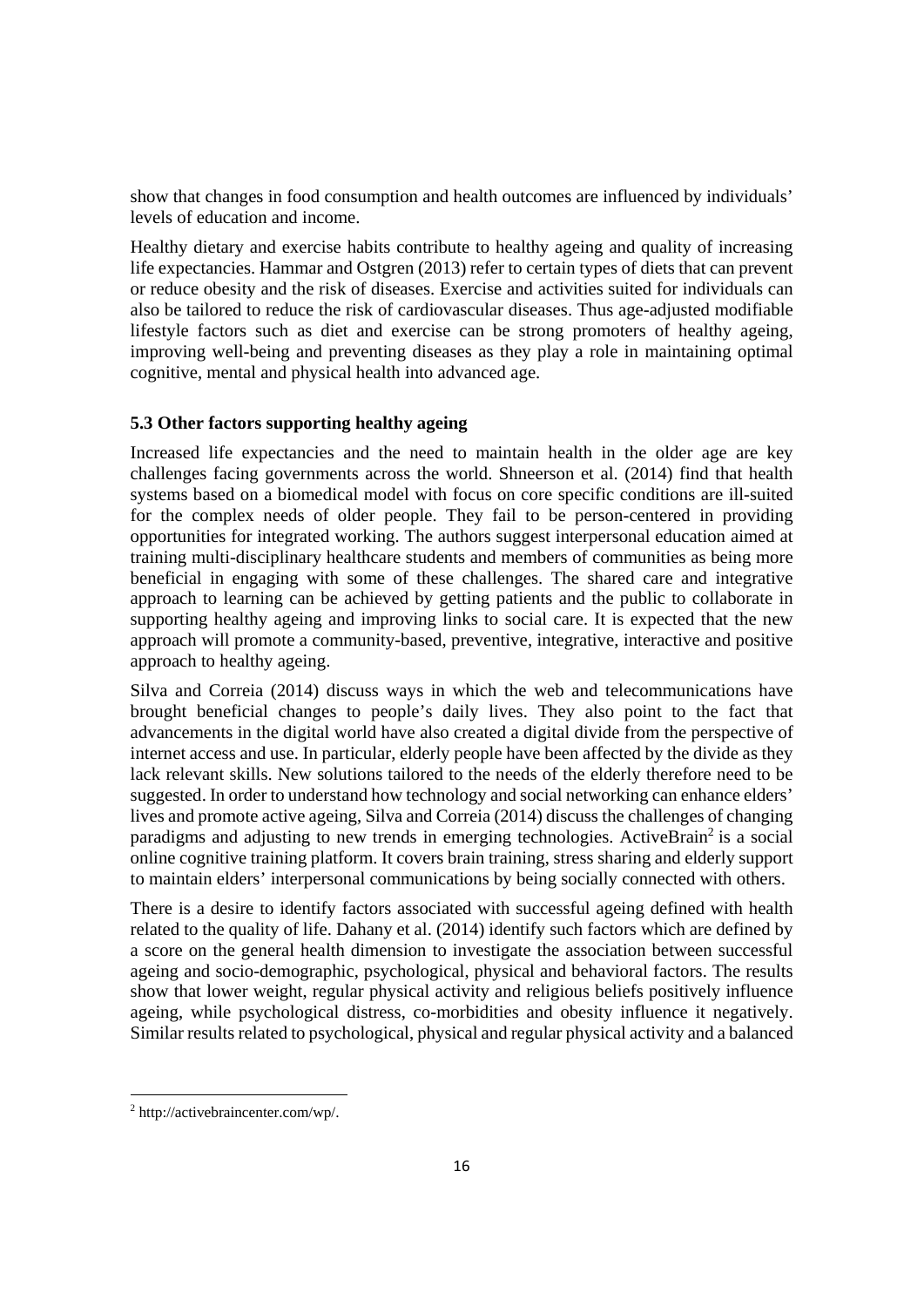diet as major determinants of successful ageing are found in other studies which serve as elements of policies and programs for promoting healthy ageing.

#### **6. An Optimal Healthy Ageing Policy in China**

Available statistics on the present demographic structure and forecasts for the future development of the population structure of the elder cohort in China suggest serious economic and social challenges. These challenges can best be met by optimal healthy ageing in society. Major sources of the increased numbers of elderly people are the one-child policy of the 1970s, technological progress, education, health insurance and improved living standards. These have jointly led to not only improved health and subsequent continuous increasing average life expectancies but also deteriorated trends in personal behavior and health attributed to growing rates of obesity, smoking and drinking habits. Other significant changes include pollution, the changed one-child policy, increased fertility, continued ruralto-urban migration, an increased overall dependency ratio and dependency on public health services and care provisions. In the long term these will negatively influence China's labor productivity, economic growth and competitiveness.

The increased productivity of labor has generated resources for investments in education, knowledge and technological progress which have further strengthened their causal relationships. As part of the process, the state has made significant investments in various productive and well-being infrastructures. As a result, changes are observed in birth and death rates and the living conditions of the population. Production and consumption increases, in particular in transport, water and energy resources have negatively influenced the environment. Tables 6 and 7 show that investments in fixed assets, housing and waste treatment, provision of basic pensions, supply of health insurance and health services and social security and organizations have increased which have positively influenced longevity and healthy ageing. They are important means for coping with the challenges of ageing.

Since the health of the older population is a key determinant of its need for resources and care, it is important to consider ageing as an opportunity to search for optimal healthy ageing to meet the economic and social challenges of the aging population. Investments in healthy ageing contribute to general economic and social well-being and reduce pressure on providing services to a rapidly growing ageing population. A number of alternative approaches can be used in an effort to meet the rapidly growing ageing population in China. Both micro and macro data and population statistics are used to quantify the problem, the resources required and the socioeconomic benefits of a healthy ageing policy as also the measures implemented. The current state and identified alternative healthy ageing approaches are now summarized.

### **6.1 The current state and conditions**

Persistent increases in average life expectancy regardless of the level of development and location are viewed by Rasmussen et al. (2011) as a phenomenon that will bring social, economic, political and biomedical challenges both for current and future generations. The current multifaceted and interdisciplinary research approaches have aimed at developing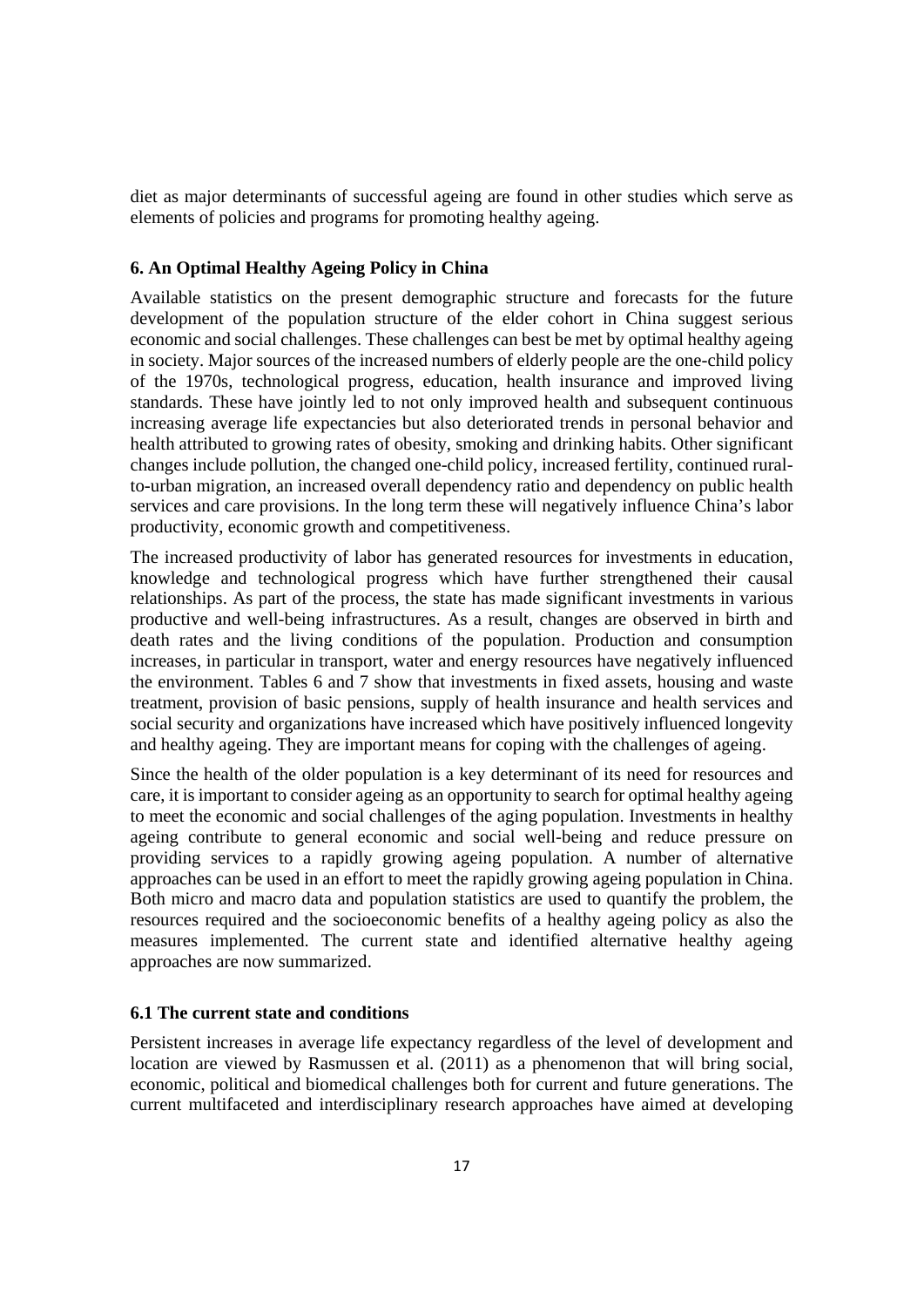interventions to enhance the quality of life while increasing its length, and to develop cost efficient methods given the limited available resources allocated to various competing medical, social, economic and other priorities of different age cohorts.

A segment of literature which emphasizes on health inequalities and healthy ageing in the context of a fair society has received significant attention. This has led to a number of inquiries into the state of health inequalities and fairness. The Marmot Review (Marmot et al., 2010) provides a strategic review of health inequalities in England. It can serve as a model to shed light on health inequalities in China and to make policymaking more health inequality reducing. Gains can also be made by using an economist's perspective on health inequalities discussed in Chandra and Vogl (2010) to leap shorter distances between accumulated knowledge and economically implementable policies.

An attempt is also made in literature to employ different approaches to measure healthy ageing using a multidimensional measure with focus on biological ageing and the protection of longevity and genetic healthy ageing dimensions. Lara et al. (2013) found that biological ageing as a complex process can be measured by tools developed by identifying the key features of healthy ageing. Vanhooren et al. (2009) have suggested prediction of healthy ageing by using N-gylcan profiles as a suitable tool for monitoring the healthiness of ageing and for assessing the effectiveness of ageing interventions. Shytthe et al. (2011) describe another approach which focuses on identifying genes related to healthy ageing and longevity. These and other approaches are frequently used in research.

In Europe and the US that are already challenged by ageing, various community programs are being developed to actively improve social and healthcare systems and the market. These are expected to promote health and well-being and prevent or minimize prevalence of various diseases. The aim of the active ageing policy implementable in the Chinese case is extending healthy life expectancies and quality of life as people age while maintaining autonomy and independence for the older people. For instance, action plans against falls which is the most common and frequent home accident and burden and death among the elderly are common preventive actions. Another area of prevention is global efforts to find long-lasting and cost effective interventions for chronic brain disorders such as Alzheimer's disease.

The share of the elderly in China's total population is accelerating fast. The distinct features of the Chinese elderly are the tradition of high reliance on the family for care, a decline in the share of children and rapid rural-to-urban migration leaving the elderly behind. These have made the current level and quality of services fall short of the needs of the elderly. Among the recommendations made are improving geriatric and gerontology education, supporting elderly care institutions and making changes in traditional care for the elderly. Despite many positive development trends, the health of the elderly remains a key determinant in their care needs. As Wang and Chen (2014) have pointed out, the unfairness and disparities in the health insurance system and insufficient resources available for elderly care are factors leading to suboptimum services. Developing community-based primary healthcare and policy interventions are in progress.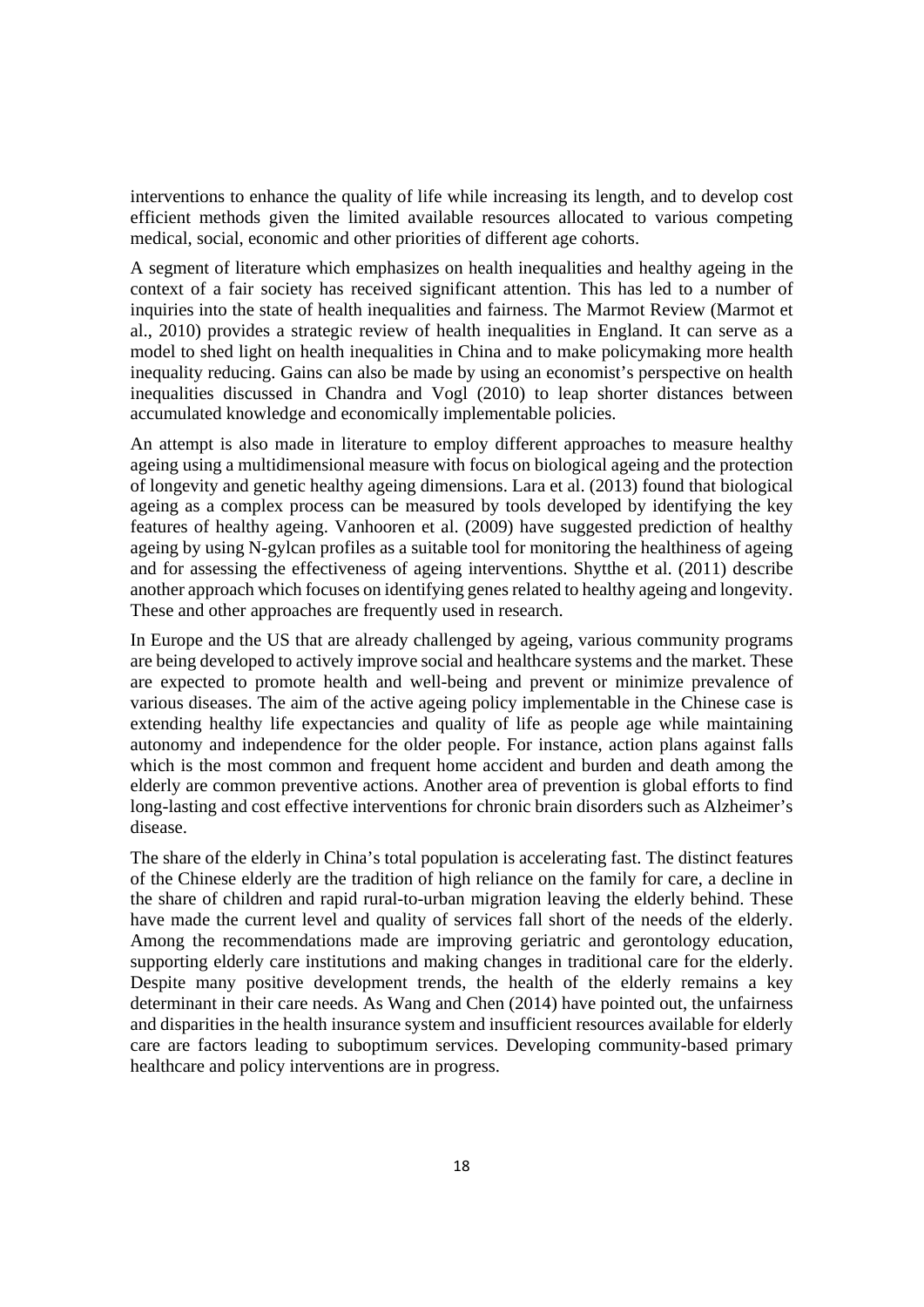#### **6.2 Policy recommendations based on existing best practices**

Economic literature on healthy ageing is growing. The focus of this literature is on the cost of healthcare for the ageing; some others have also investigated the benefits of investments in healthy ageing and health status and the factors influencing it. Conditions imply that there is a need to seriously plan to cope with increasing demands for elderly care. In this regard following Hou and Li (2011) providing quantitative measures for the elderly dependency ratio and medical insurance premium for various groups are urgent as this will help find balanced development and investment in health to ease the burden of the ageing population. An increasing number of patients with dementia have been seen as a time ticking bomb by Wang and Chen (2014) which requires that policy planning, policy measures and allocation of health and welfare resources for the future be given priority. Improved geriatrics, education, supporting elderly institutions and elderly healthcare and changing care traditions are among the other measures which need to be adopted to meet the needs of the elderly in China more efficiently.

The largest rural-to-urban migration in China can have strong implications for public safety, public health, healthcare services and social equity. Growing city sizes and urban populations combined with insufficient infrastructure, growing environmental problems, hazardous living environments and disease burden are major new public health challenges. In this regard as suggested by Gong et al. (2012) innovative health policies can help meet growing demand and research resources to close the knowledge gap to sustainably address the health needs of generations. A multidimensional index rating general health status of the elderly by assessing dimensions such as body function, self-care ability, emotional personality and memory function for different groups suggested by Chao et al. (2013) is useful. This index can help assess the influence of the physical and social environment, individual characteristics and family support on elders' physical and sociological well-being.

The relationship between home and healthy ageing within urban settings as examined by Sixsmith et al. (2014) found five efficient ways to perceive healthy ageing: living at home and staying active; managing lifestyles, health and illnesses; balancing social life; and balancing material and financial circumstances. These ways can be adapted to allow the home environment to play a significant role in developing and supporting personal strategies for healthy ageing and for managing elderly healthcare in China. A combination of urban design, policy and infrastructure initiatives should influence mobility and physical activities by the elderly. Such policies are implementable in China.

The Marmot Review (2010) and Canning and Bowser's (2010) argument that societies should focus on reducing health inequalities and improving health, income and socioeconomic outcomes for the most disadvantaged in society through direct health interventions are complementary and implementable in China's context. A multidimensional view of well-being focusing on aspects like consumption, wealth, health, education, personal activity, political voice and governance, social connectedness, environmental conditions and personal and economic insecurities is also desired. As suggested by Felix et al. (2014) child health as a starting point for research in healthy ageing plays a strong preventive role.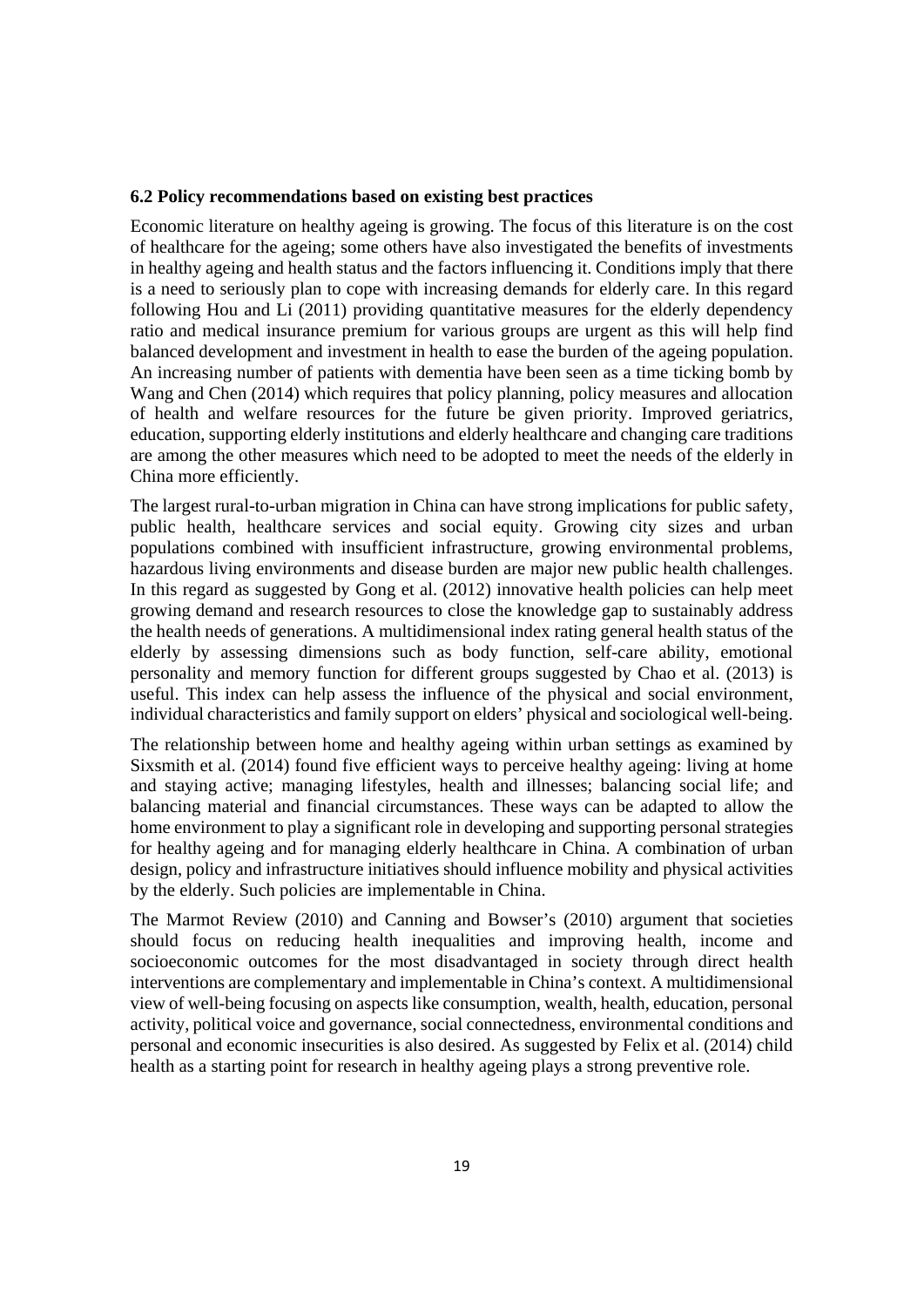In line with research by Sadler (2005), Heinrich and Pietro (2008) and Hammar and Ostgren (2013) the link between health, diet and physical activities is found to be vital. An adjusted and modifiable diet tailor-made for specific groups and activities to allow for healthy ageing are important. The health-diet linkage should also be accounted for when it comes to discussing changes in habits and other aspects of food which are deriving factors for health trends. Diets are associated with reduced obesity allowing reduced risks of cardiovascular and age-related costly diseases. In this regard the Okinawa, Mediterranean, DASH and Portfolio diets which are dietary patterns that share desirable characteristics and nutrient content to maintain optimal cognitive, mental and physical health into advanced age should be promoted. Investments in education and household incomes can influence optimal changes in food consumption and chronic health outcomes.

Other factors supporting healthy ageing include an integrative approach involving patients and the public for supporting healthy ageing and links to social care. In line with Shneerson et al. (2014) the resulting system should promote community-based, preventive, integrative and a positive approach to healthy ageing. Also in line with Silva and Correia (2014) the web, telecommunications and ActiveBrain which is a social online cognitive platform for brain training, stress sharing and elderly support to maintain their interpersonal communications and social connectedness are attractive measures in an information society. According to Dahany et al. (2014) these measures complement other identified sociodemographic, psychological, physical and behavioral factors with a positive association with successful ageing and a better quality of life.

#### **7. Summary and Conclusions**

There is an increasing need for having an approach to healthy ageing as an efficient way of addressing the challenges of the rapidly increasing number of elderly in China. The ageing population is referred to as a ticking time bomb. Since health is an important determinant of economic growth and competiveness, investments in health at an early stage will help achieve the objectives of optimal healthy ageing and thereby reduce resources and costs of care while contributing positively to economic and social well-being. This study provided a review of literature on healthy ageing focusing on alternative approaches, policies, practices and resources to ease pressures from an ageing population and their estimated benefits and quantified effects. The review also proposed a blend of policies to form an optimal perspective on healthy ageing in China.

The major reasons for increased numbers of elderly in China are the one-child policy, higher education, technological progress, health insurance, improved material standards and rapid urbanization. These explain continuous increasing life expectancies while deteriorating trends in personal behavior such as smoking, obesity and pollution contribute to the increased need for costly healthcare. None of the former categories can or should be reversed, while the behavioral factors can be influenced through preventive investment measures to reduce resource needs in the long run, at the same time improving general economic and social well-being in society.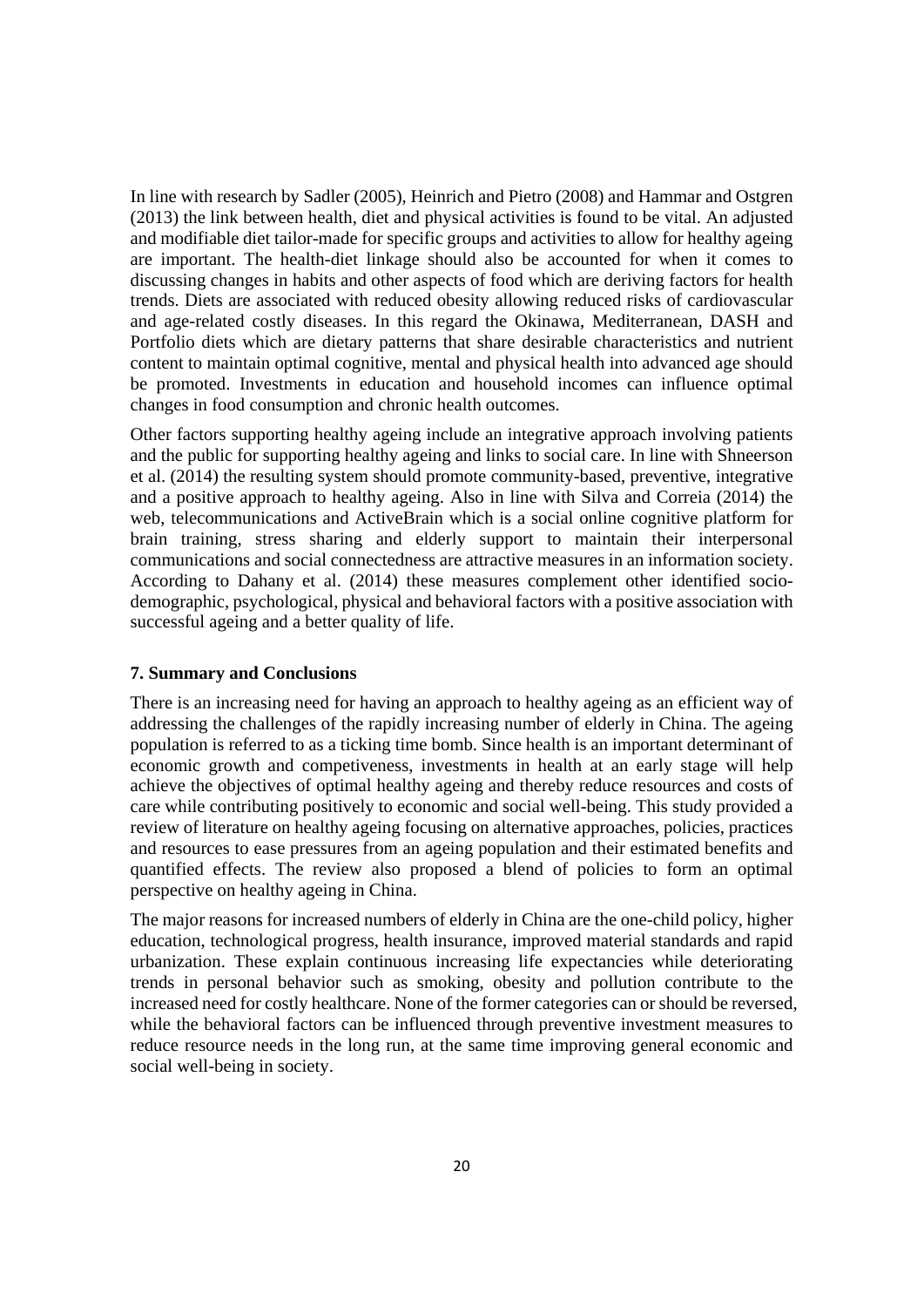A summary of the present situation in China reveals that health in general should refer to physical, mental and social well-being, while healthy ageing should be defined in a multidimensional manner as developing and maintaining health and functions in elder adults. The proposed measures focus among others on biological ageing, protection of longevity, generic health ageing, prediction of healthy ageing and identifying genes related to healthy ageing and longevity. In recent decades, notable awareness about the ageing problem and development of strategies, policies, organization, resources and practices to cope with ageing pressures have been noticed. There is evidence also of the long term social and economic benefits of such investments.

The current interdisciplinary research's focus is on developing therapeutic interventions with high resource-use priorities to enhance the quality of life and on developing cost effective care methods. While looking at the limited resources for addressing the ageing problem, coping with health inequalities and fairness; reducing the distance between knowledge and policies; developing various integrative community programs; investing in education and public safety; disease prevention; improved geriatrics;, changes in care traditions; extending healthy lives and their quality; and cost effective interventions for chronic brain disorders are among the active measures practiced. The relationship between home and healthy ageing, interpersonal and socially connectedness, health-diet linkages, maintaining optimal cognitive, metal, physical and social relationships in an age of urbanization and information society is an efficient way of looking at healthy ageing.

#### **References**

- Agren, G. and K. Berensson (2006), *Healthy Ageing: A Challenge for Europe*. The Swedish National Institute of Public Health R 2006:29.
- Bersisa, M. and A. Heshmati (2016), Multidimensional measure of poverty in Ethiopia: Factor and stochastic dominance analysis, in Almas Heshmati, *Poverty and Well-Being in East Africa: A Multi-faceted Economic Approach*, Chapter 10, Springer: Singapore.
- Blain, H., F. Abecassis, …, J. Bousquet (2014), Living Lab Falls-MACVIA-LR: The falls prevention initiative of the European Innovation Partnership on Active and Healthy Ageing (EIP on AHA), *European Geriatric Medicine* 5: 416-425.
- Black, P. and E. Street (2014), The Power of Perceptions: Explaining the Role of Urban Design in Cycling Behaviours and Health Ageing, *Transportation Research Procedia* 4: 68-79.
- Bloom, D.E. and K.N. Eggleston (2014), Editorial. The economic implications of population ageing in China and India: Introduction to the special issue, *The Journal of the Economics of Ageing* 4: 1–7.
- Bousquet, J. et al. (2014), Editorial. The European Innovation Partnership on Active and Healthy Ageing: The European geriatric medicine introduces the EIP on AHA column, *European Geriatric Medicine* 5: 361-362.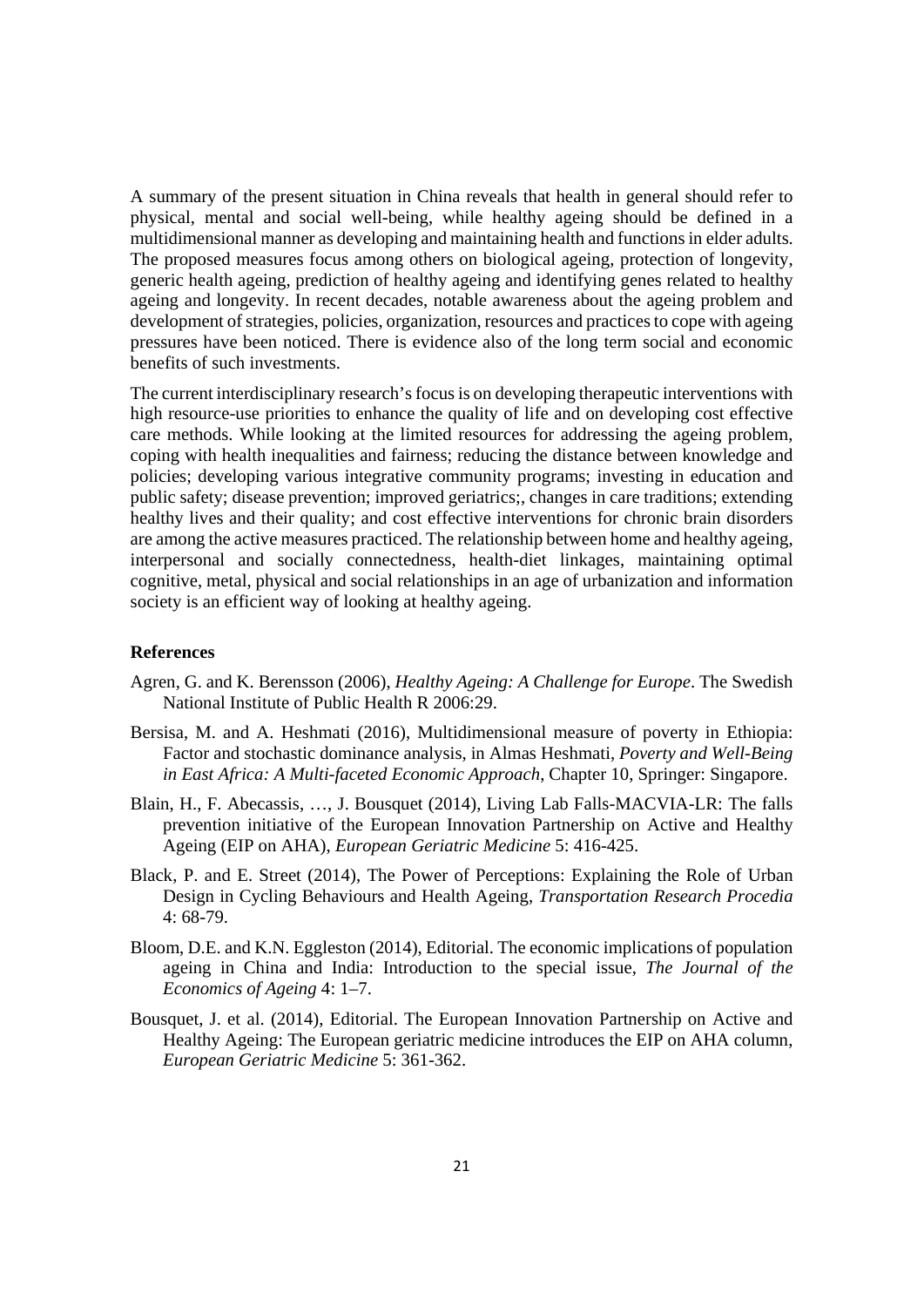- Canning, D. and D. Bowser (2010), Investing in health to improve the well-being of the disadvantaged: Reversing the argument of Fair Society, Healthy Lives (The Marmot Review), *Social Science and Medicine* 71: 1223-1226.
- Chao, J. et al. (2013), Health Status and Associated Factors among the Community-Dwelling Elderly in China, *Archives of Gerotology of Geriatrics* 56: 199-204.
- Chandra, A. and T.S. Vogl (2010), Rising up with shoe leather? A comment on Fair Society, Healthy Lives (The Marmot Review), *Social Science and Medicine* 71: 1227-1230.
- Cheng, Y. et al. (2011), Aging, health and place in residential care facilities in Beijing, China, *Social Science and Medicine* 72: 365-372.
- Crimmins, E.M. and Y. Saito (2001), Trends in healthy life expectancy in the United States, 1970-1990: gender, racial, and educational differences, *Social Science and Medicine* 52: 1629-1641.
- CSDH (2008), *Commission on the Social Determinants of Health. Final report. Closing the gap in a generation: health equity through action on the social determinants of health.* Geneva: World Health Organization.
- Dahany, M.M. et al. (2014), Factors Associated with Successful Ageing in Persons Aged 65 to 75 Years, *European Geriatric Medicine* 5: 365-370.
- Department of Health (2010), *Marmot Review. Fair society, healthy lives: strategic review of health inequalities in England post 2010*. London: The Institute of Health Equity.
- Dong, B. and Q. Ding (2009), Ageing China: A Challenge or an Opportunity. Special Articles, *Journal of the American Medical Directors Association* 10(7): 456-458.
- Felix, J.F. et al. (2014), Health in children: A conceptual framework for use in healthy ageing research, *Maturitas* 77: 47-51.
- Gong, P. et al. (2012), Urbanisation and health in China, *The Lancet* 379: 843-852.
- Hammar, M. and C.J. Ostgren (2013), Healthy aging and age-adjusted nutrition and physical fitness, *Best Practice and Research Clinical Obstetrics and Gynaecology* 27: 741-752.
- Heinrich, M. and J.M. Prieto (2008), Diet and Healthy Ageing 2100: Will We Globalise Local Knowledge System? *Ageing Research Reviews* 7: 249-274.
- Hou, J.W. and K. Li (2011), The Ageing of the Chinese Population and the Cost of Health Care, *The Social Science Journal* 48: 514-526.
- Khachaturian A.S., et al. (2010), Healthy Ageing and Preclinical Dementia: The United States-Israel Longitudinal Database Project, *Alzheimer's and Dementia* 6: 475-481.
- Kim, S.K. (2013), A randomized, controlled study of the effects of art therapy on older Korean-Americans' healthy aging, *The Arts in Psychotherapy* 40: 158-164.
- Lara, J. et al. (2013), Towards Measurement of the Healthy Ageing Phenotype in Lifestyle-Based Intervention Studies, *Maturitas* 76: 189-199.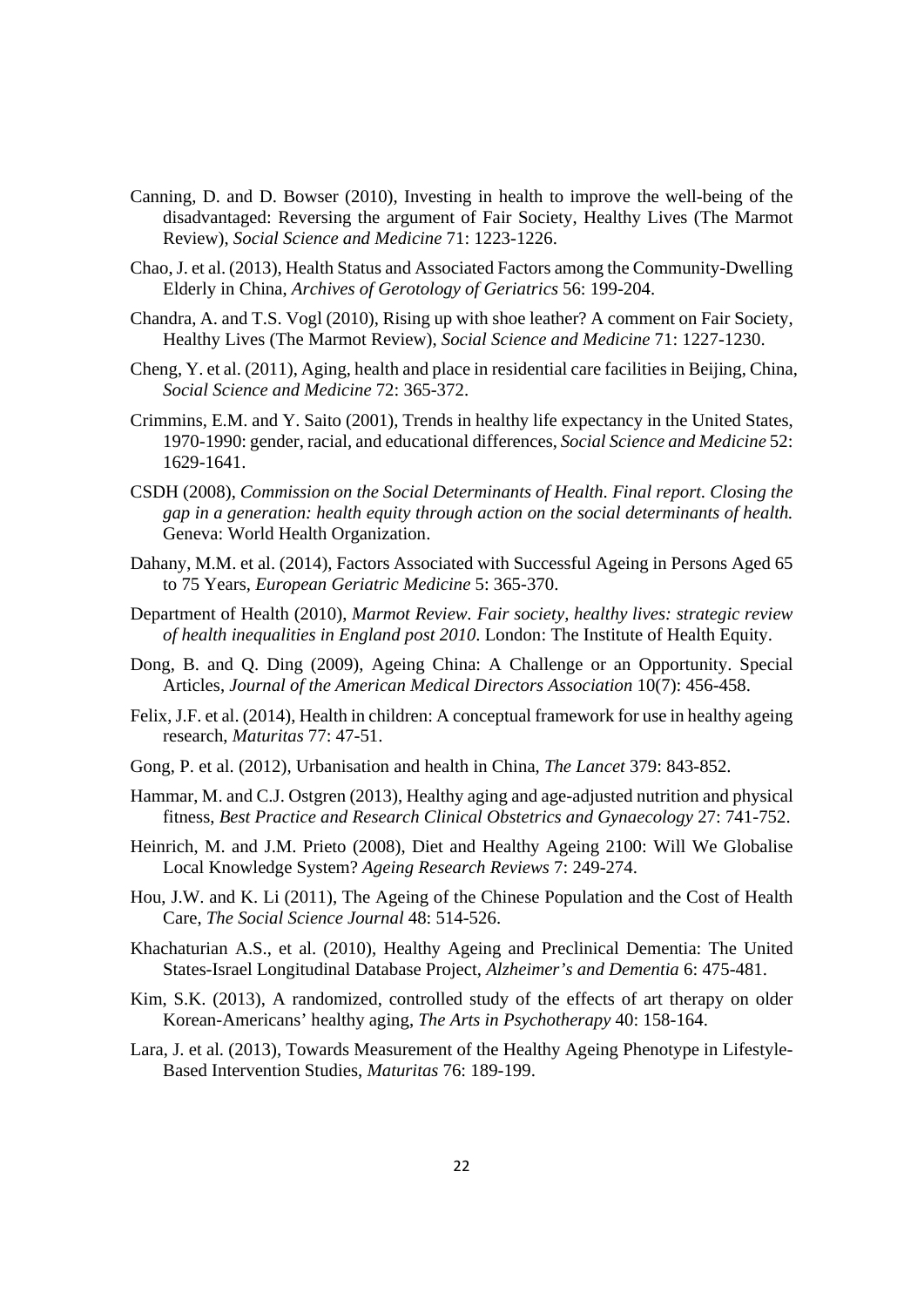- Li, X.H. et al. (2012), Urban sustainability and human health in China, East Asia and Southeast Asia, *Current Opinion in Environmental Sustainability* 4: 436-42.
- Marmot, M., J. Allen and P. Goldblatt (2010), A social movement, based on evidence, to reduce inequalities in health, *Social Science and Medicine* 71: 1254-1258.
- Marmot, M. and R. Bell (2012), Plenaries. Fair society, healthy lives, *Public Health* 126: S4-S10.
- Maasoumi, E. and T. Hu (2015), Weights and substitution degree in multidimensional wellbeing in China, *Journal of Economic Studies* 42(1): 4-19.
- Mohanty, S.K. (2014), Comment on Smith et al. "Healthy Ageing in China", *The Journal of the Economics of Ageing* 4: 44-45.
- Qiu, J. (2007), In Context, Ticking time bomb faced by China's ageing population, *The Lancet* 6: 582-583.
- Rasmussen, L.J. et al. (2011), Meeting Report. Ageing, Longevity and Health, *Mechanisms of Ageing and Development* 132: 522-532.
- Sadler, J. (2005), *Future Health Trends in Food and Drinks: growth opportunities in daily dosing, GI, heart health, right fats and food*. London, UK: Business Insights Ltd.
- Shneerson, C. et al. (2014), Supporting healthy ageing: Training multi-disciplinary healthcare students, *European Journal of Integrative Medicine* 6: 104-111.
- Silva, M. and S. Correia (2014), Active Brain: Online Social Platform for Active and Healthy Ageing, *Procedia Computer Science* 27: 38-45.
- Sixsmith, J. et al. (2014), Healthy ageing and home: The perspectives of very old people in five European countries, *Social Science and Medicine* 106: 1-9.
- Shytthe, A. et al. (2011), Design, recruitment, logistics, and data management of the GEHA (Genetics of Healthy Ageing) project, *Experimental Gerontology* 46: 934-945.
- Smith, J.P., J. Strauss and Y. Zhao (2014), Healthy Ageing in China, *The Journal of Economics of Ageing* 4: 37-43.
- Subramanyan, M.A., I. Kawachi and S.V. Subramanian (2010), Reactions to Fair Society, Healthy Lives (The Marmot Review), *Social Science and Medicine* 71: 1221-1222.
- Vanhooren, V. et al. (2009), N-glycan profiles as tools in diagnosis of hepatocellular carcinoma and prediction of healthy human ageing, *Mechanisms of Ageing and Development* 130: 92-97.
- Wang, X.Q. and P.J. Chen (2014), Correspondence, Population ageing challenges health care in China, *The Lancet* 383: 87.
- Willcox, D.C., G. Scapagnini and B.J. Willcox (2014), Healthy aging diets other than the Mediterranean: A focus on the Okinawan die', *Mechanisms of Ageing and Development* 136-137: 148-162.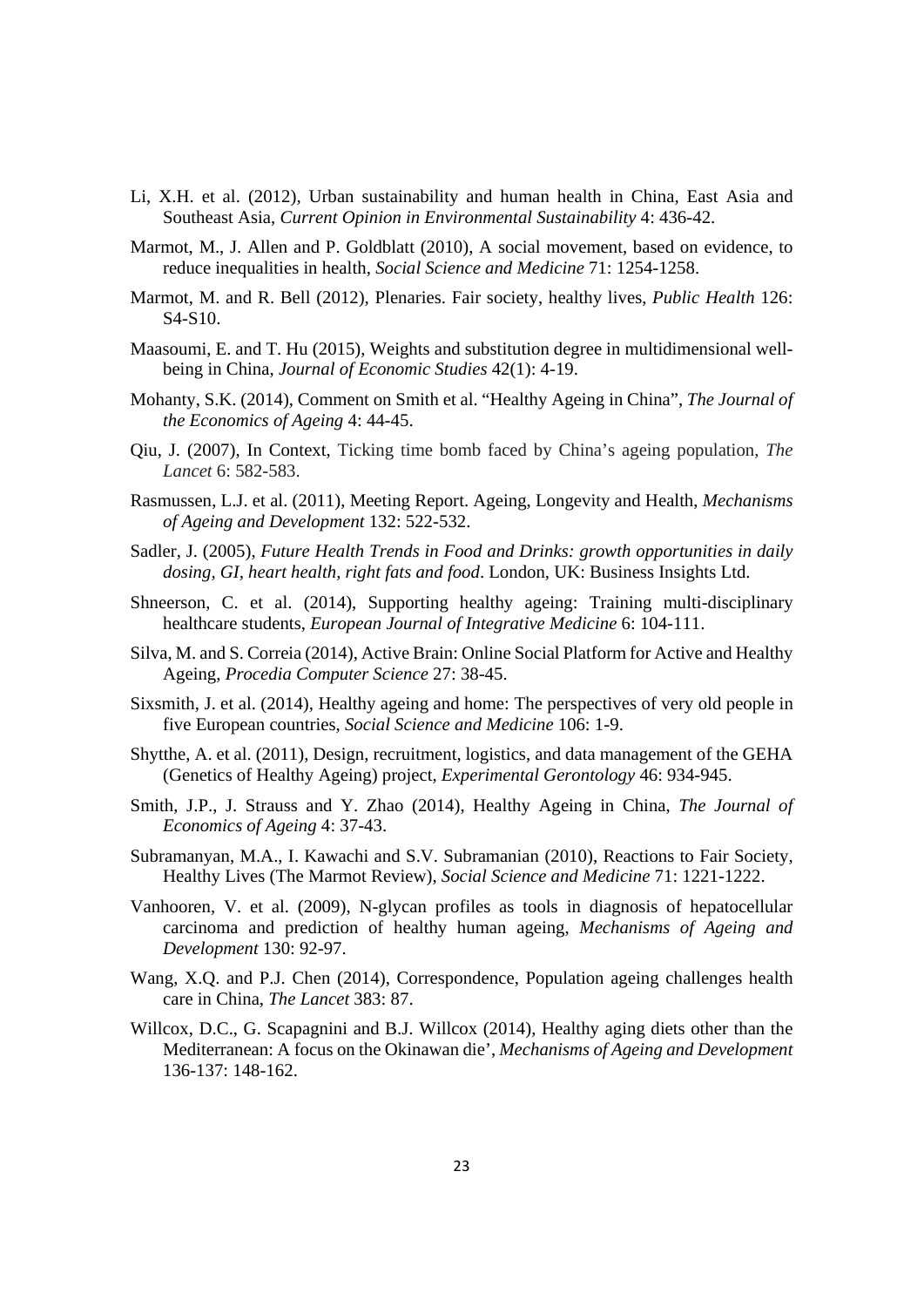- Zhao, M., Y. Konishi and P. Glewwe (2013), Does information on health status lead to a healthier lifestyle? Evidence from China on the effect of hypertension diagnosis on food consumption, *Journal of Health Economics* 32: 367-385.
- Zhao, Y., J.P. Smith and J. Strauss (2014), Can China aged healthily? Comment, *The Lancet* 384: 723-724.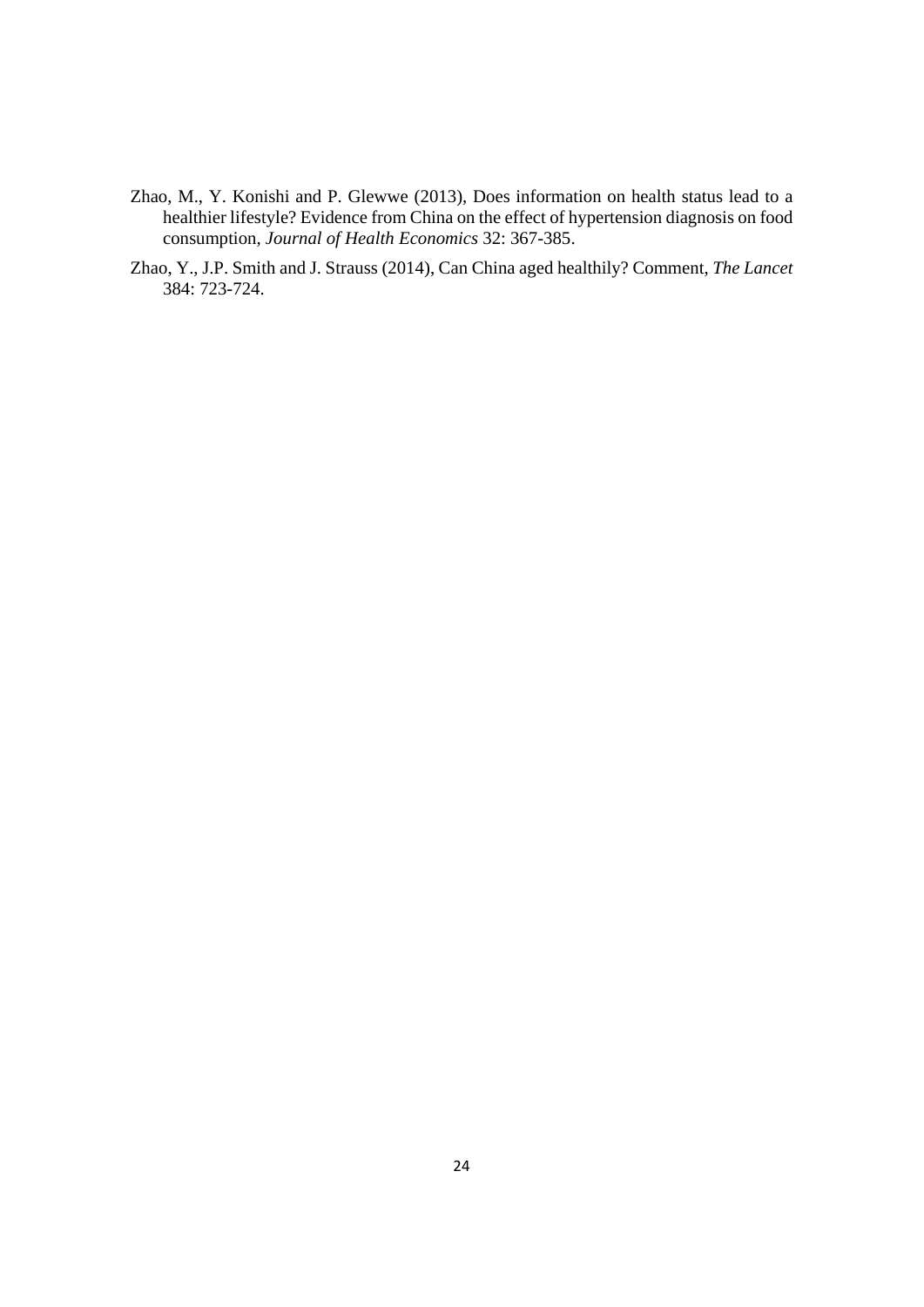|                |         | $60+$   |         | $65+$   |         |         |         | $80+$  |        | Dependency ratio |           |           | Old-age   |
|----------------|---------|---------|---------|---------|---------|---------|---------|--------|--------|------------------|-----------|-----------|-----------|
| Regions/       | Total   | Male    | Female  | Total   | Male    | Female  | Total   | Male   | Female | Total            | Child     | $Old-$    | Support   |
| Country groups |         |         |         |         |         |         |         |        |        |                  |           | age       |           |
| Africa         | 60,033  | 27,428  | 32,606  | 38,513  | 17,212  | 21,302  | 5,248   | 2,127  | 3,121  | $\ldots$         | $\ddotsc$ | $\ddotsc$ | $\ldots$  |
| $\%$           | 5.4     | 4.9     | 5.9     | 3.5     | 3.1     | 3.8     | 0.5     | 0.4    | 0.6    | 79.7             | 73.5      | 6.2       | 16.0      |
|                |         |         |         |         |         |         |         |        |        |                  |           |           |           |
| Asia           | 468,549 | 233,015 | 245,535 | 307,699 | 142,585 | 165,115 | 57,576  | 23,609 | 33,967 |                  |           |           |           |
| $\%$           | 10.9    | 10.1    | 11.7    | 7.2     | 6.5     | 7.9     | 1.3     | 1.1    | 1.6    | 46.9             | 36.4      | 10.5      | 9.5       |
|                |         |         |         |         |         |         |         |        |        |                  |           |           |           |
| Europe         | 169,874 | 70,951  | 98,926  | 125,152 | 50,332  | 74,823  | 33,239  | 11,025 | 22,216 |                  |           | $\ddotsc$ | $\cdots$  |
| $\%$           | 22.9    | 19.8    | 25.7    | 16.9    | 14.1    | 19.4    | 4.5     | 3.1    | 5.8    | 48.0             | 23.1      | 24.9      | 4.0       |
|                |         |         |         |         |         |         |         |        |        |                  |           |           |           |
| Latin America  | 65,491  | 29,341  | 36,150  | 44,694  | 19,595  | 25,099  | 9,721   | 3,813  | 5,908  | $\ddotsc$        |           | $\ddotsc$ |           |
| $\%$           | 10.6    | 9.7     | 11.5    | 7.2     | 6.5     | 8.0     | 1.6     | 1.3    | 1.9    | 51.8             | 40.8      | 11.0      | 9.1       |
|                |         |         |         |         |         |         |         |        |        |                  |           |           |           |
| North America  | 70,571  | 31,836  | 38,736  | 50,041  | 21,990  | 28,052  | 13,311  | 5,008  | 8,304  | $\ddotsc$        | $\ddotsc$ | $\ldots$  | $\ddotsc$ |
| $\%$           | 19.9    | 18.2    | 21.5    | 14.1    | 12.6    | 15.6    | 3.7     | 2.9    | 4.6    | 50.0             | 28.9      | 21.1      | 4.7       |
|                |         |         |         |         |         |         |         |        |        |                  |           |           |           |
| Oceania        | 6,109   | 2,868   | 3,241   | 4,360   | 2,008   | 2,351   | 1,105   | 442    | 663    |                  |           | $\ldots$  |           |
| $\%$           | 15.9    | 15.0    | 16.9    | 11.4    | 10.5    | 12.3    | 2.9     | 2.3    | 3.5    | 54.4             | 36.8      | 17.6      | 5.7       |
|                |         |         |         |         |         |         |         |        |        |                  |           |           |           |
| World MDR      | 287,020 | 123,611 | 163,414 | 211,051 | 87,901  | 123,154 | 56,879  | 19,723 | 37,158 | $\ddotsc$        | $\ddotsc$ | $\ddotsc$ |           |
| $\%$           | 22.9    | 20.3    | 25.4    | 16.8    | 14.5    | 19.1    | 4.5     | 3.2    | 5.8    | 49.9             | 24.6      | 25.3      | 4.0       |
| World LDR      | 553,608 | 261,828 | 281,781 | 359,409 | 165,821 | 193,588 | 63,321  | 26,301 | 37,020 | $\ddotsc$        | $\ddotsc$ | $\ddotsc$ | $\ldots$  |
| $\%$           | 9.4     | 8.7     | 10.0    | 6.1     | 5.5     | 6.7     | 1.1     | 0.9    | 1.3    | 52.4             | 43.1      | 9.3       | 10.8      |
| World LDC      | 48,580  | 22,918  | 25,662  | 31,654  | 14,761  | 16,893  | 4,515   | 2,034  | 2,481  |                  |           |           |           |
| $\%$           | 5.4     | 5.1     | 5.7     | 3.5     | 3.3     | 3.8     | 0.5     | 0.5    | 0.6    | 77.2             | 70.9      | 6.2       | 16.0      |
|                |         |         |         |         |         |         |         |        |        |                  |           |           |           |
| World          | 840,628 | 385,439 | 455,194 | 570,459 | 253,722 | 316,742 | 120,199 | 46,024 | 74,178 |                  | $\ddotsc$ | $\ddotsc$ |           |
| $\%$           | 11.7    | 10.7    | 12.8    | 8.0     | 7.0     | 8.9     | 1.7     | 1.3    | 2.1    | 52.0             | 39.9      | 12.1      | 8.3       |
|                |         |         |         |         |         |         |         |        |        |                  |           |           |           |

Table 2: Population aged 60+, 65+ and 80+ years by sex, major areas and regions (in 1,000 and percentages) (2013)

Source: Extracted from World Population Ageing (2013).

Note: More (MDR) and less (LDR) developed regions and least (LDC) developed countries.